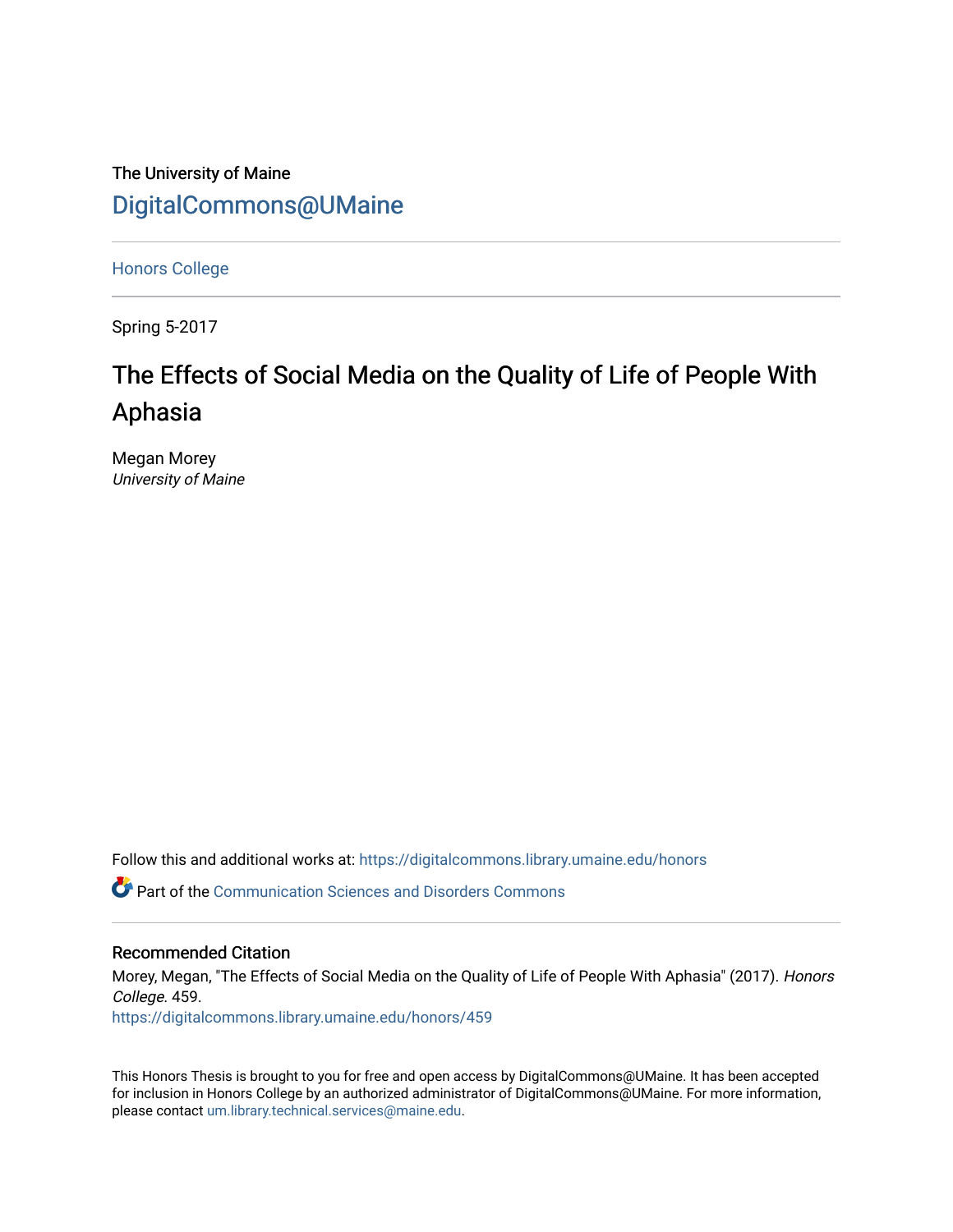# <span id="page-1-0"></span>THE EFFECTS OF SOCIAL MEDIA ON THE QUALITY OF LIFE OF PEOPLE WITH APHASIA.

by

Megan Morey

A Thesis Submitted in Partial Fulfillment

of the Requirements for a Degree with Honors

(Communication Sciences and Disorders)

The Honors College

University of Maine

May 2017

Advisory Committee:

Dr. Judy P. Walker, Associate Professor of Communication Sciences and Disorders, Advisor Dr. Edith Elwood, Honors Preceptor Judith Stickles, Clinical Director of Communication Sciences and Disorders Dr. Nancy J. Fishwick, Associate Professor of Nursing Dr. Fayeza Ahmed, Assistant Professor of Clinical Psychology Dr. François G. Amar, Professor of Chemistry, Dean of the Honors College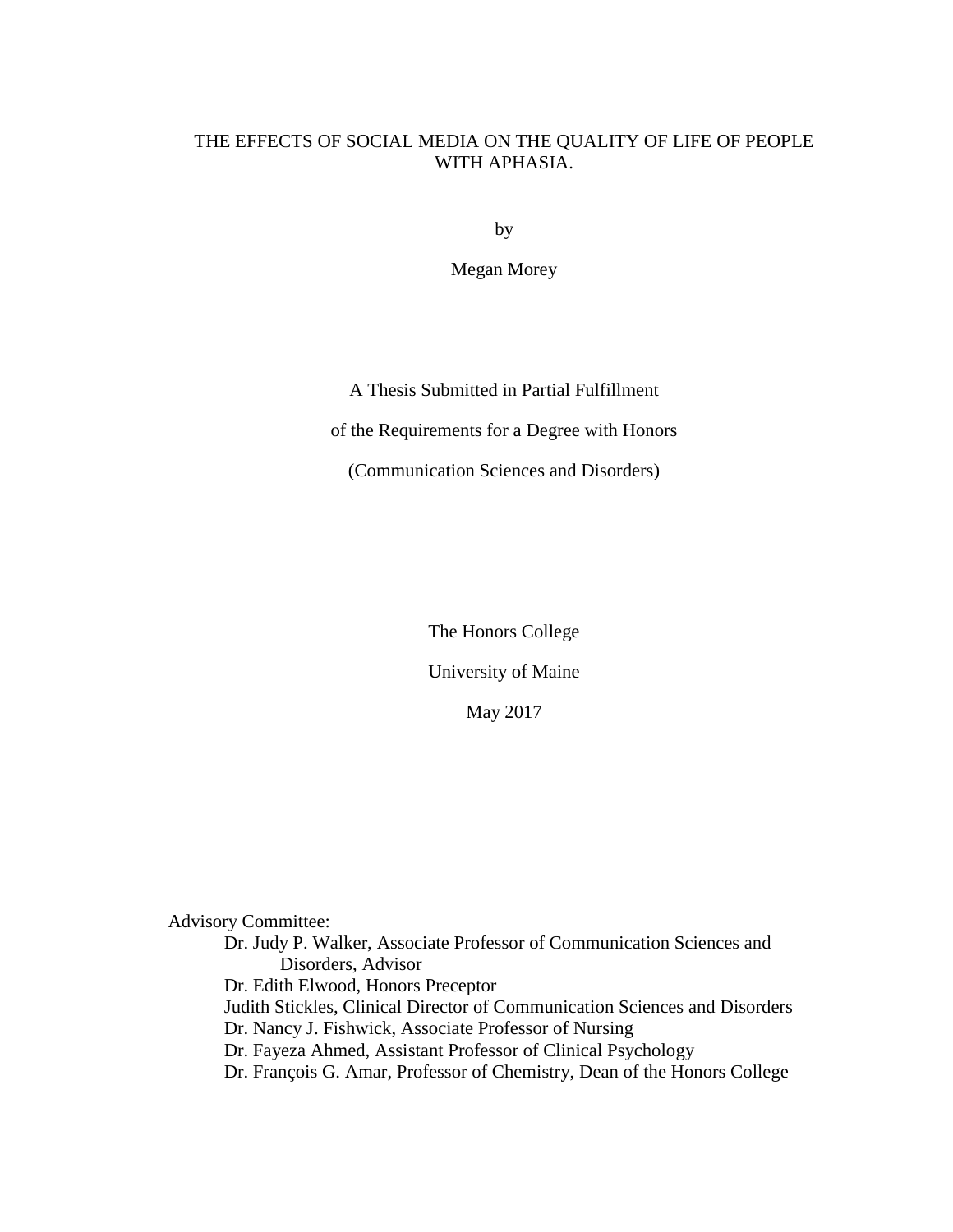#### **ABSTRACT**

<span id="page-2-0"></span>This thesis reviews the literature regarding the effects of social media on the quality of life of people with aphasia. The review focuses on communication deficits, social isolation, quality of life, types of social media, aphasia technology and aphasia. The literature suggests that communication deficits in aphasia lead to feelings of social isolation, which then lead to a lower quality of life. However, less is known about the impact of social media on people with aphasia. Findings from this literature review suggest that technology may improve social connectedness, thereby decreasing social isolation and improving the overall quality of life of people with aphasia.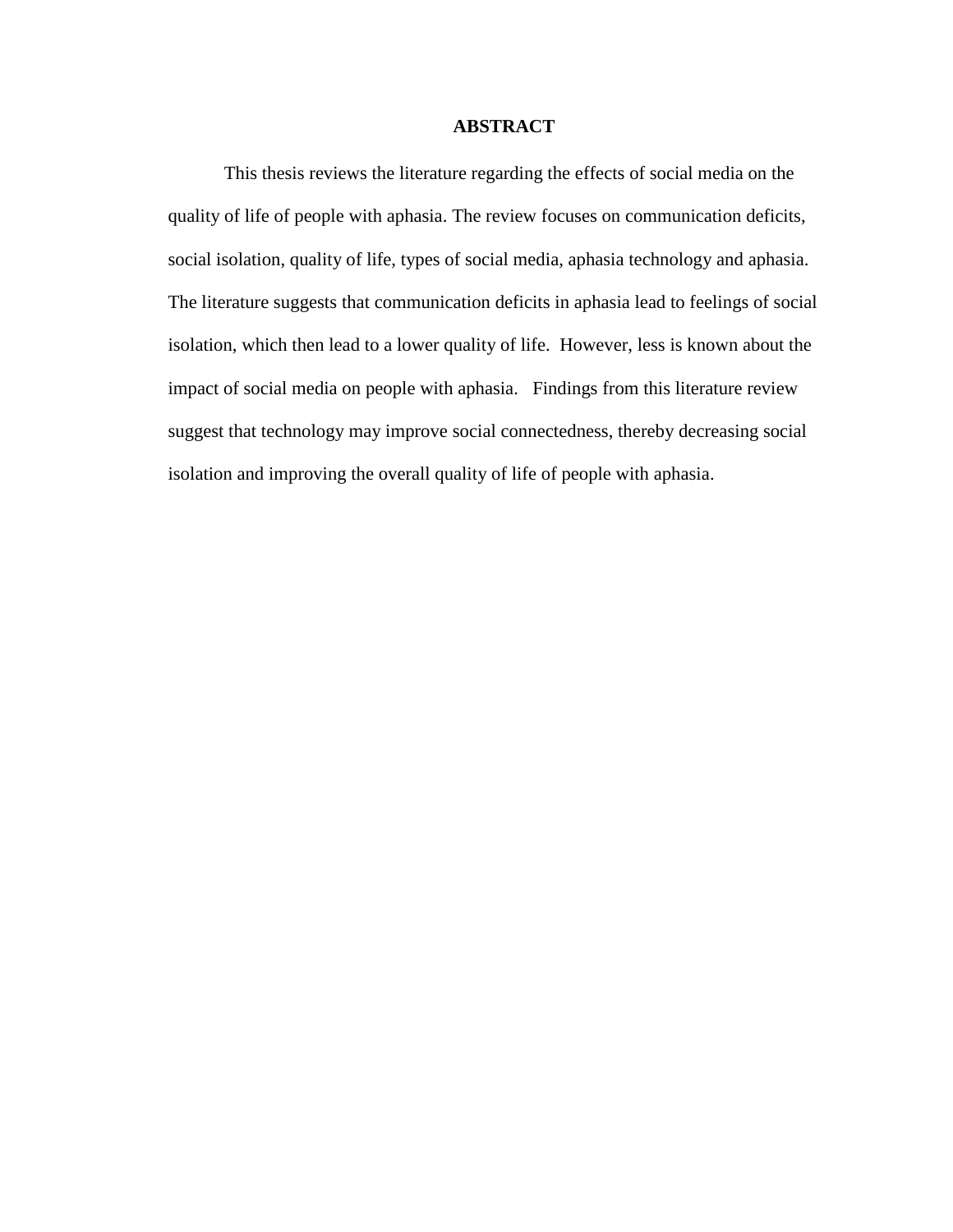# **ACKNOWLEDGMENTS**

<span id="page-3-0"></span>First, I would like to thank my committee members for being a part of this project and allowing for some last minute changes. Second, I would like to thank my thesis advisor, Judy Walker, for all of her knowledge and guidance throughout the thesis process and for everything that she taught me along the way. I would also like to thank everyone that helped me complete my senior year despite becoming ill. Lastly, I would like to thank my friends and family, it has been a long road with many twist and turns, but we made it.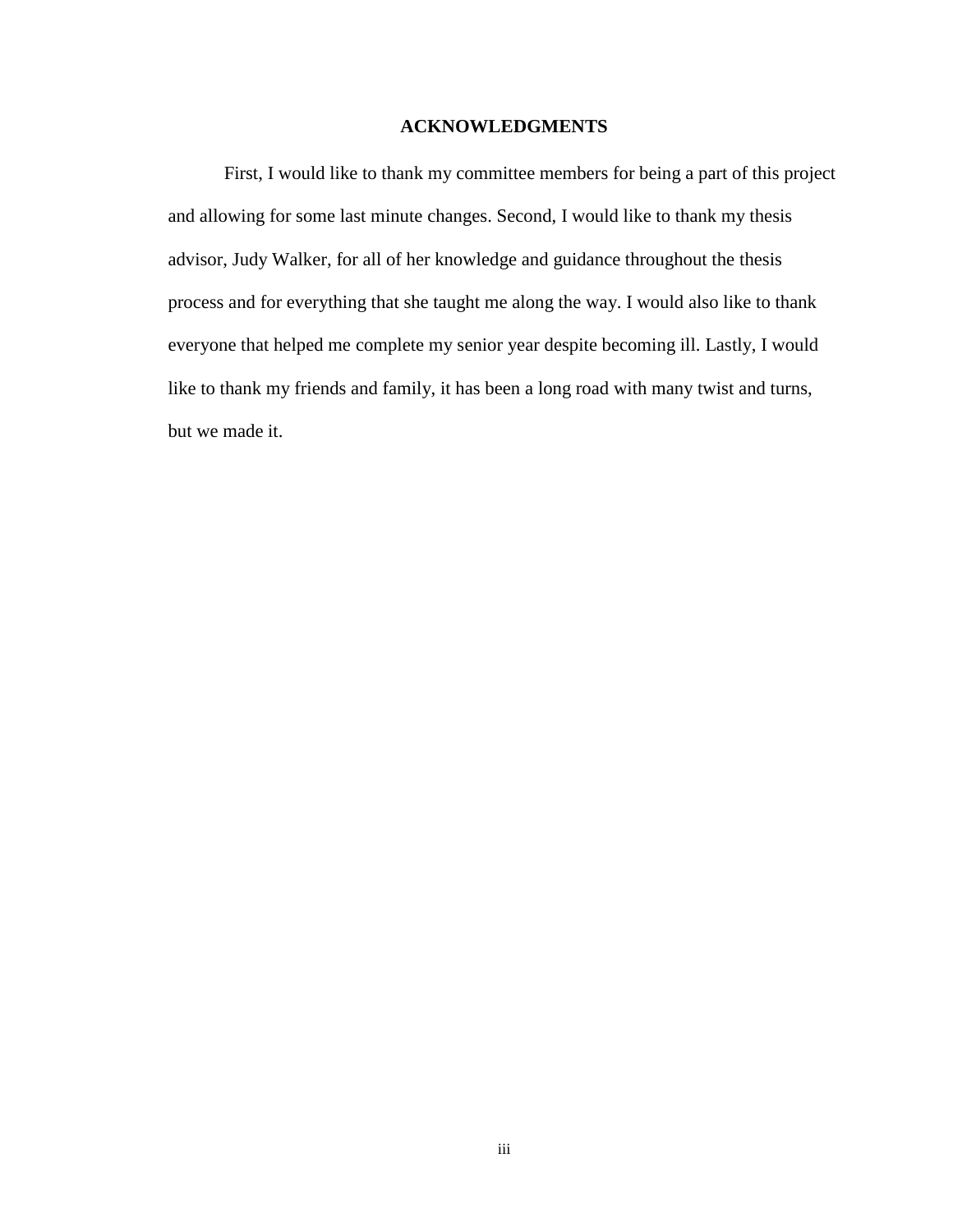# **TABLE OF CONTENTS**

<span id="page-4-0"></span>

| THE EFFECTS OF SOCIAL MEDIA ON THE QUALITY OF LIFE OF PEOPLE |  |
|--------------------------------------------------------------|--|
|                                                              |  |
|                                                              |  |
|                                                              |  |
|                                                              |  |
|                                                              |  |
|                                                              |  |
|                                                              |  |
|                                                              |  |
|                                                              |  |
|                                                              |  |
|                                                              |  |
|                                                              |  |
|                                                              |  |
|                                                              |  |
|                                                              |  |
|                                                              |  |
|                                                              |  |
|                                                              |  |
|                                                              |  |
|                                                              |  |
|                                                              |  |
|                                                              |  |
|                                                              |  |
|                                                              |  |
|                                                              |  |
|                                                              |  |
|                                                              |  |
|                                                              |  |
|                                                              |  |
|                                                              |  |
|                                                              |  |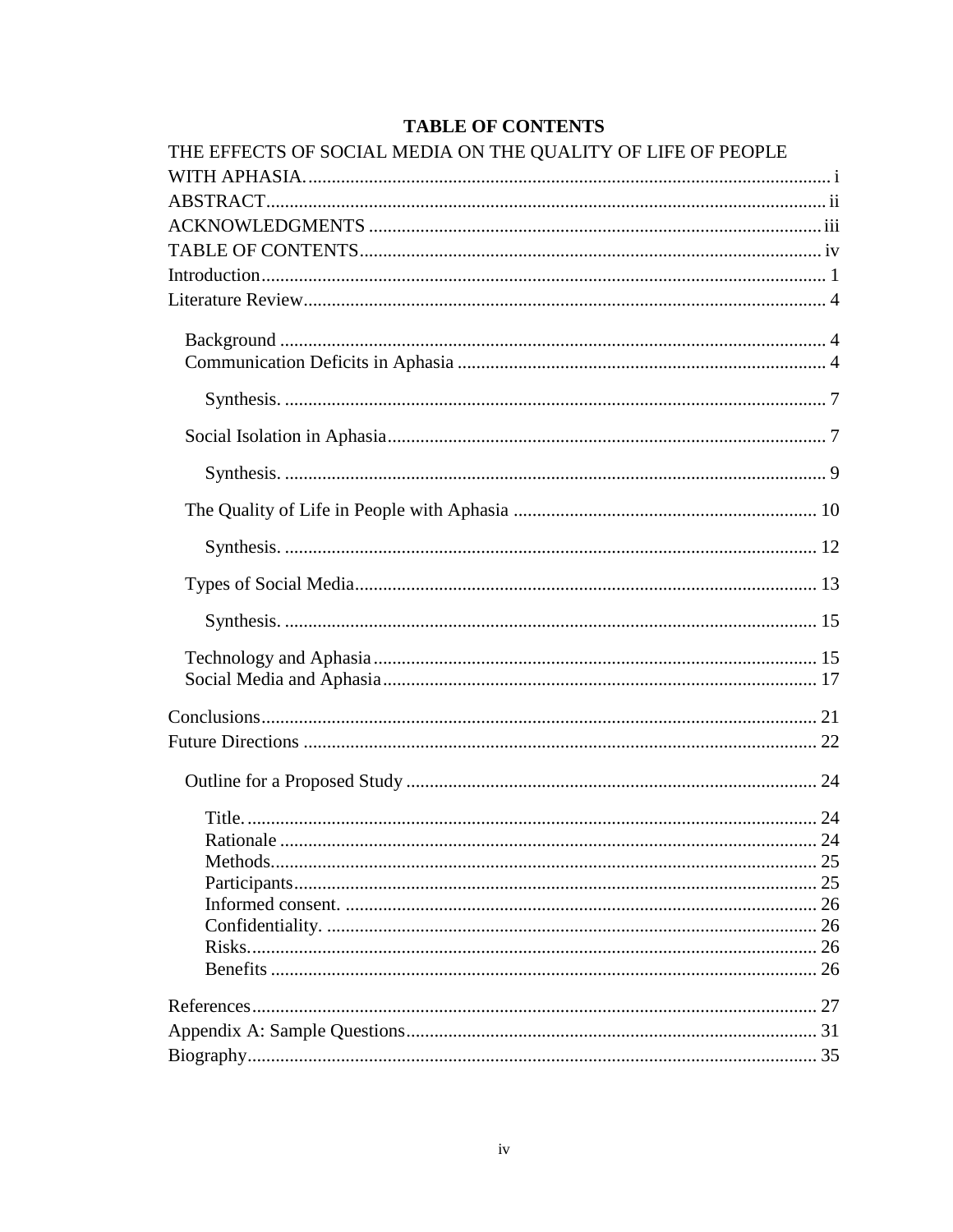# **Introduction**

<span id="page-5-0"></span>Throughout an undergraduate career in Communication Sciences and Disorders, students learn about the different types of diseases, ailments and conditions that cause communication difficulties, as well as how to treat them. Specific topics of interest to me were those involving the brain including neurodegenerative diseases, traumatic brain injuries, and aphasia. Based on my interests in this area, I strive towards a career working in a hospital helping people with traumatic brain injuries, strokes, and aphasia. Having acquired a traumatic brain injury when I was 12, I have personal experience knowing how difficult recovery and life after impact can be. This further inspires me to work with people suffering from traumatic brain injuries.

My focus for this thesis was to examine post stroke recovery using adaptive strategies such as social media. If there is a positive connection between social media and quality of life then therapy after a stroke people could use social media as a reconstructive tool. In order to come across this topic I met with Dr. Walker to incorporate one of my minors, psychology, with the brain and communication. Specific to this thesis, psychosocial factors were included which take into account psychology and the social environment.

The proper functioning of the brain is essential for the things we do every day, including communication. If the brain is affected by stroke, the most common cause of aphasia, or a traumatic brain injury, then communication is often impacted. Aphasia leads to many different types of communication deficits, which will be outlined further in this paper. Social media allows for communication, and may help those with aphasia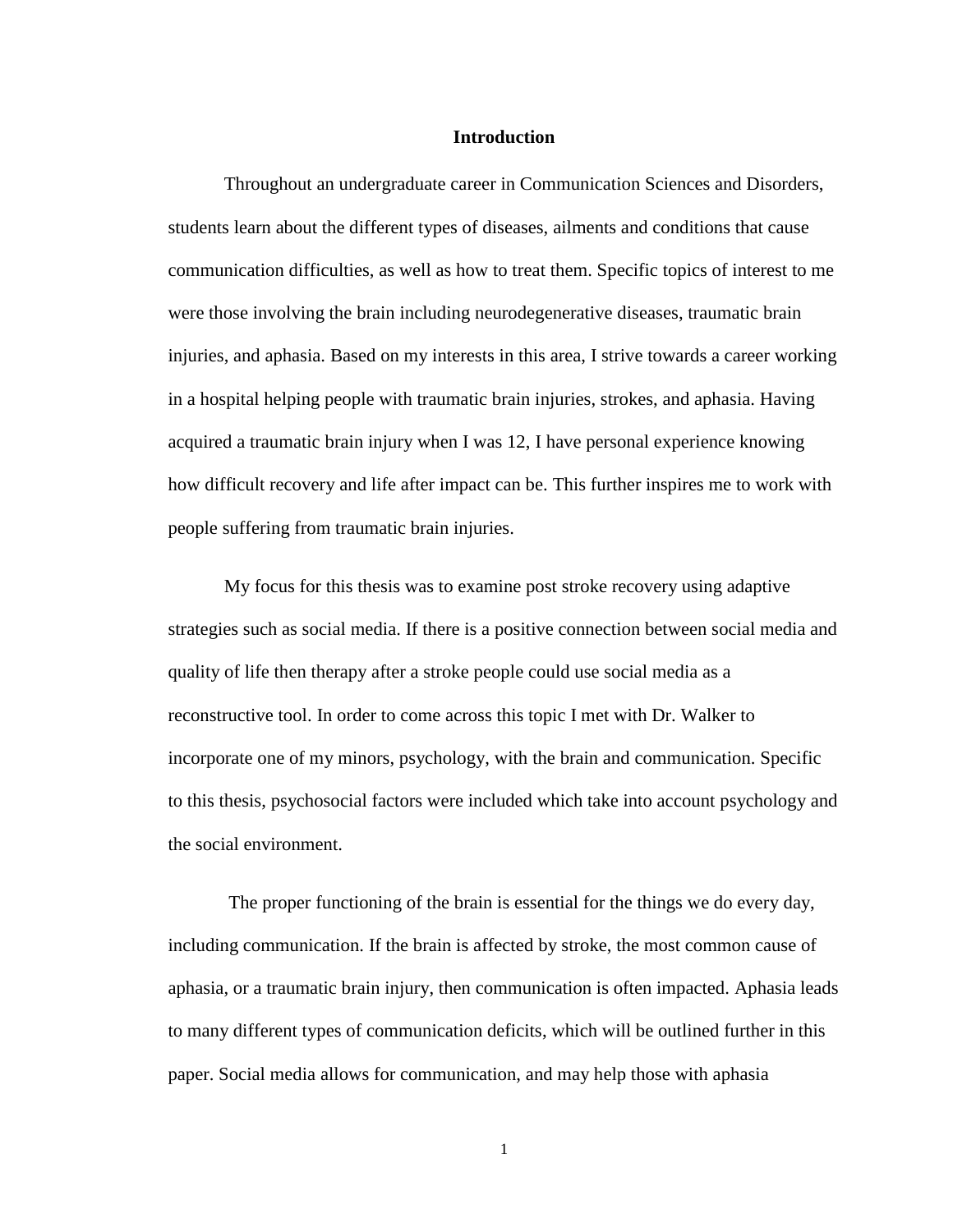communicate more efficiently. There are many psychosocial factors that influence quality of life (Mitchell, Benito-León, González & Rivera-Navarro, 2005). Therefore, psychosocial factors can be tested to determine if quality of life is impacted by social media use. By combining all of these areas, I can use literature to determine if social media has a negative or positive effect on quality of life for people with aphasia. If there is a positive effect, then social media could be implemented into different therapy techniques.

However, as social media gets more popular, people have also begun to notice how it affects people's well being. Social media has been shown to have both a positive and negative side. A study done by Iannotti, Kogan, Janssen and Boyce (2009) note that screen based media use by adolescents was negatively related to most positive health indicators while being positively related to several negative health indictors. Contrary though, screen based media was positively related to the quality of peer relationships. Because this thesis is examining quality of life as it relates to social media, it is possible to create a hypothesis. This hypothesis states that the results of screen based media being positively related to quality of life of peer relationships would mean that quality of life could be positively affected by social media use of the aphasia population.

Findings from the Iannotti, Kogan, Janssen and Boyce (2009) may also be relevant to the quality of life of people with aphasia. This is because, looking further at the adolescent population, it is clear that social media can cause anxiety and loneliness (Davey, 2016). Social media plays a larger part in the friendship networks of adolescents and, depending on how they perceive their social media use, it is possible to have an negative impact on loneliness, anxiety, paranoia, and mental health (Davey, 2016).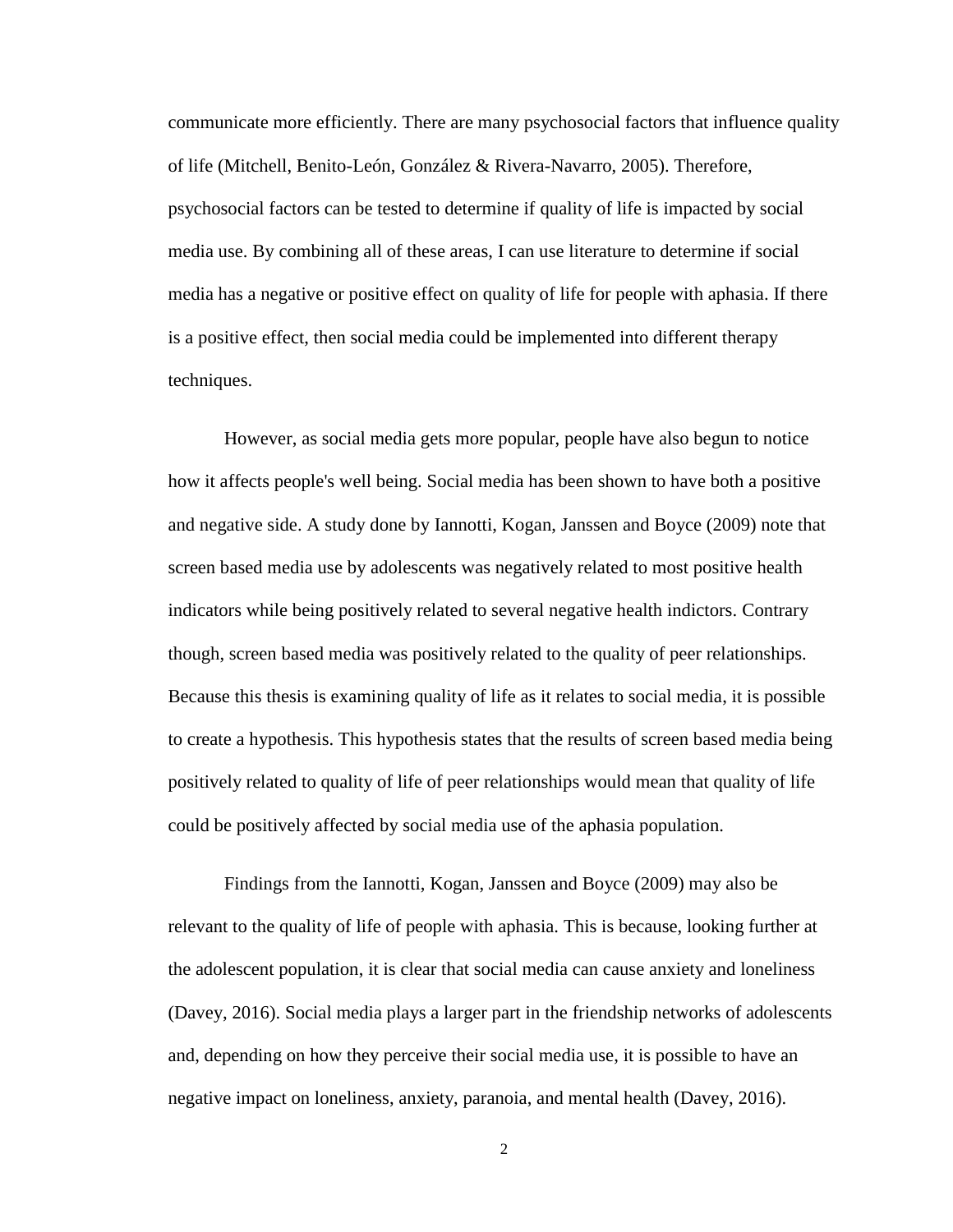The studies and articles referenced so far only examine the relationship between social media and adolescents. Most people with aphasia are not adolescents though, so it is not possible to know how social media will affect them without further study. This constitutes the main question to be explored by this thesis: how does social media affect quality of life of those with aphasia? While conducting the literature review, several additional questions were raised. One such question was if age played a factor in how social media affects quality of life. Another question was if different types of aphasia make a difference in how social media affects quality of life. While conducting the literature review, it was important to keep all these questions in mind. The thesis addresses how communication deficits can affect someone with aphasia as well as how those communication deficits can lead to social isolation. There may also be barriers that interfere with someone who has aphasia using social media, therefore, there is a section addressing different aphasia assistive technologies. Social media is also a broad term so a conceptual definition is provided which guided the literature review. Overall, these more specific questions help to answer the larger questions of how social media affects quality of life of those with aphasia.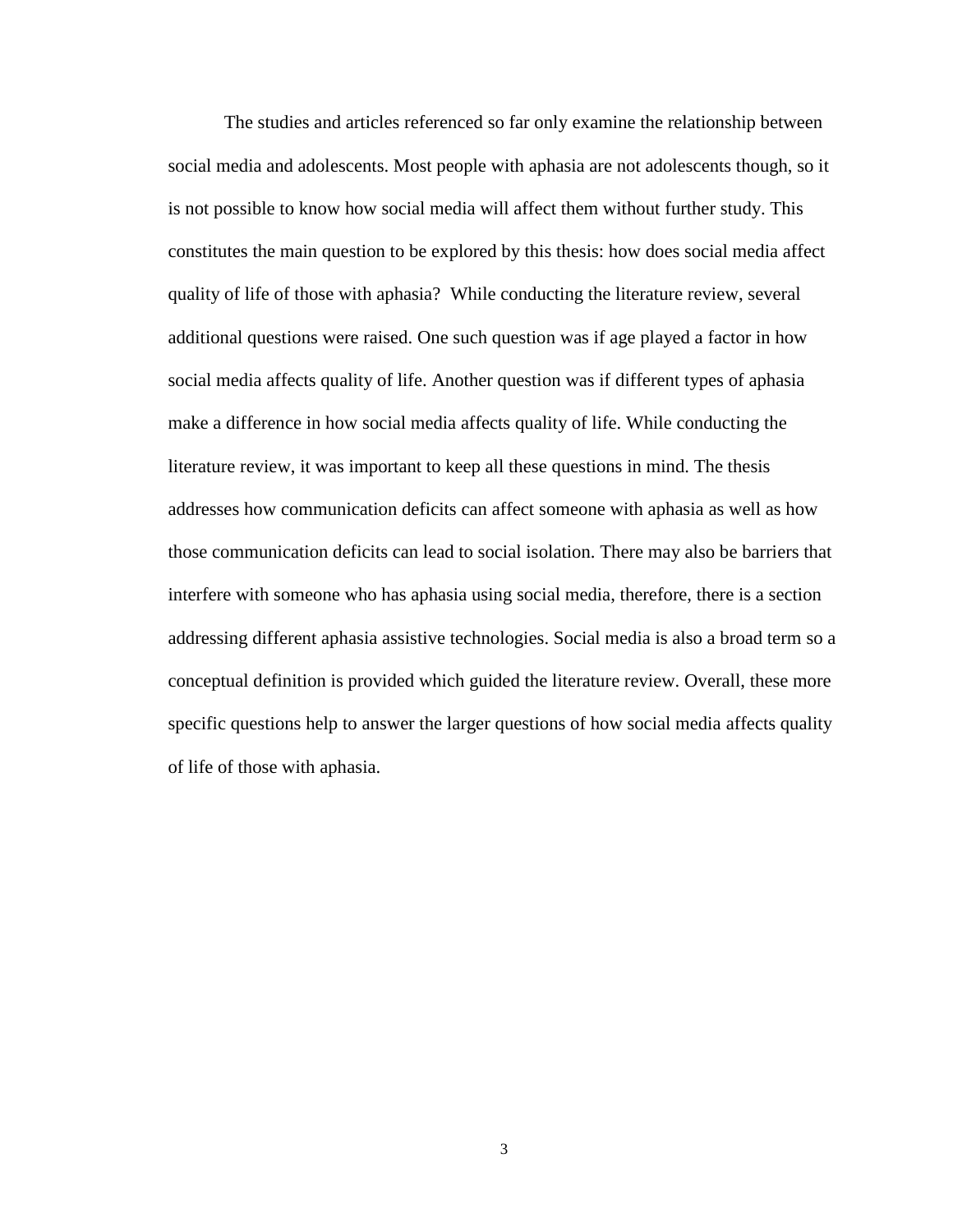## **Literature Review**

# <span id="page-8-1"></span><span id="page-8-0"></span>**Background**

Social media plays a big part in many peoples' lives because of the ways it is used to communicate, influence relationships and impact the overall well-being of individuals. People with aphasia frequently experience social isolation due to difficulties in their ability to communicate (Parr, 2007). There is a possibility that the use of social media may improve the quality of life for people with aphasia. The guiding question for this paper is: *how does social media affect quality of life of people with aphasia?*

# <span id="page-8-2"></span>**Communication Deficits in Aphasia**

Aphasia is defined as "an impairment of language, affecting the production or comprehension of speech and the ability to read or write" (National Aphasia Association, n.d.). According to Damasio (1992), the most common cause of aphasia is a stroke in the left language dominant hemisphere. The National Stroke Association (2017) reports that nearly 800,000 people, annually, will have a new or recurrent stroke and about 20 to 40 percent, approximately 180,000 of stroke survivors, will acquire aphasia. Although aphasia is more common in older people, it can occur in people of all races, ages, nationalities and genders. Aphasia can also be caused by head injury, cerebral tumors and degenerative diseases, such as Alzheimer's disease.

According to the Boston Classification System (Goodglass & Kaplan, 1972), different types of aphasia can be delineated according to fluency and modality of impairment (i.e., auditory comprehension, verbal expression, repetition). Nonfluent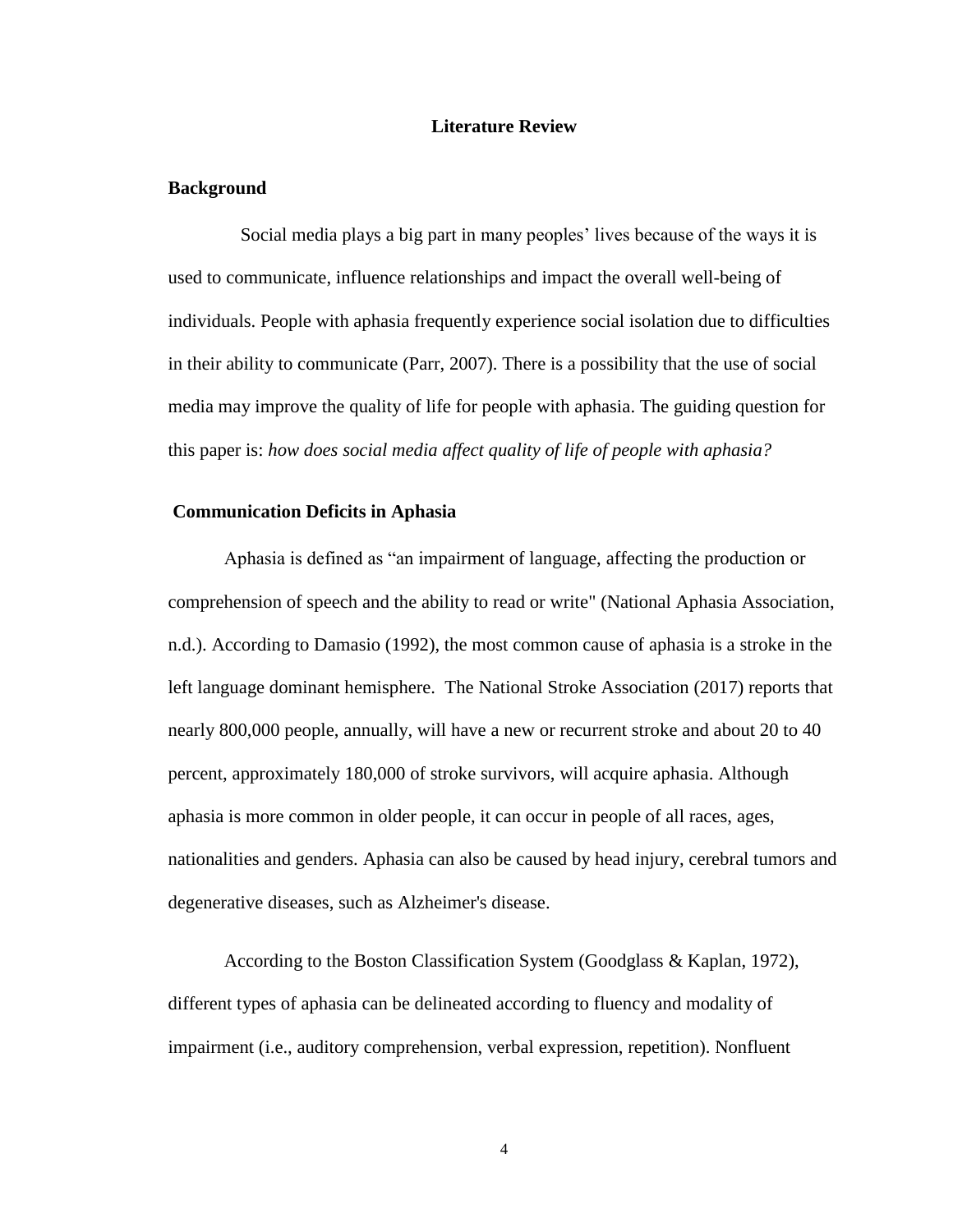aphasia is characterized by labored and flat verbal expression, where the melody that goes along with normal speech is lacking (Damasio, 1992).

According to Hillis and Caramazza (2003), one type of nonfluent aphasia is Broca's aphasia. Verbal expression in a Broca's aphasia is halting and agrammatic. Sentences tend to contain meaningful content words, such as nouns and verbs, but there is an omission of grammatical morphemes, such as prepositions, conjunctions and verb inflections. Sentence repetition mirrors verbal expression, as it is effortful while omitting essential words. However, the gist of the sentence is usually retained. With respect to auditory comprehension, single words are often understood, while the comprehension of complex syntactic sentences is usually impaired (Hillis & Caramazza, 2003).

Also according to Hillis and Caramazza (2003), transcortical motor aphasia is similar to a Broca's aphasia in which auditory comprehension is relatively good for simple sentence structures and verbal expression is nonfluent, containing content words that carry meaning. However, repetition is actually quite good in comparison to verbal expression (Hillis & Caramazza, 2003).

Damasio (1992) describes another type of nonfluent aphasia, which is global aphasia, where all modalities are severely impaired. Auditory comprehension is limited to the comprehension of a small number of nouns, verbs and automatic expressions, but more complex aspects of grammar are not understood. Whether appropriate or not, the same word will often be repeated in an effort to get a message across. Hillis and Caramazza (2003) state that verbal expression and repetition are characterized by nonword utterances and perseverative words, which do not convey meaning.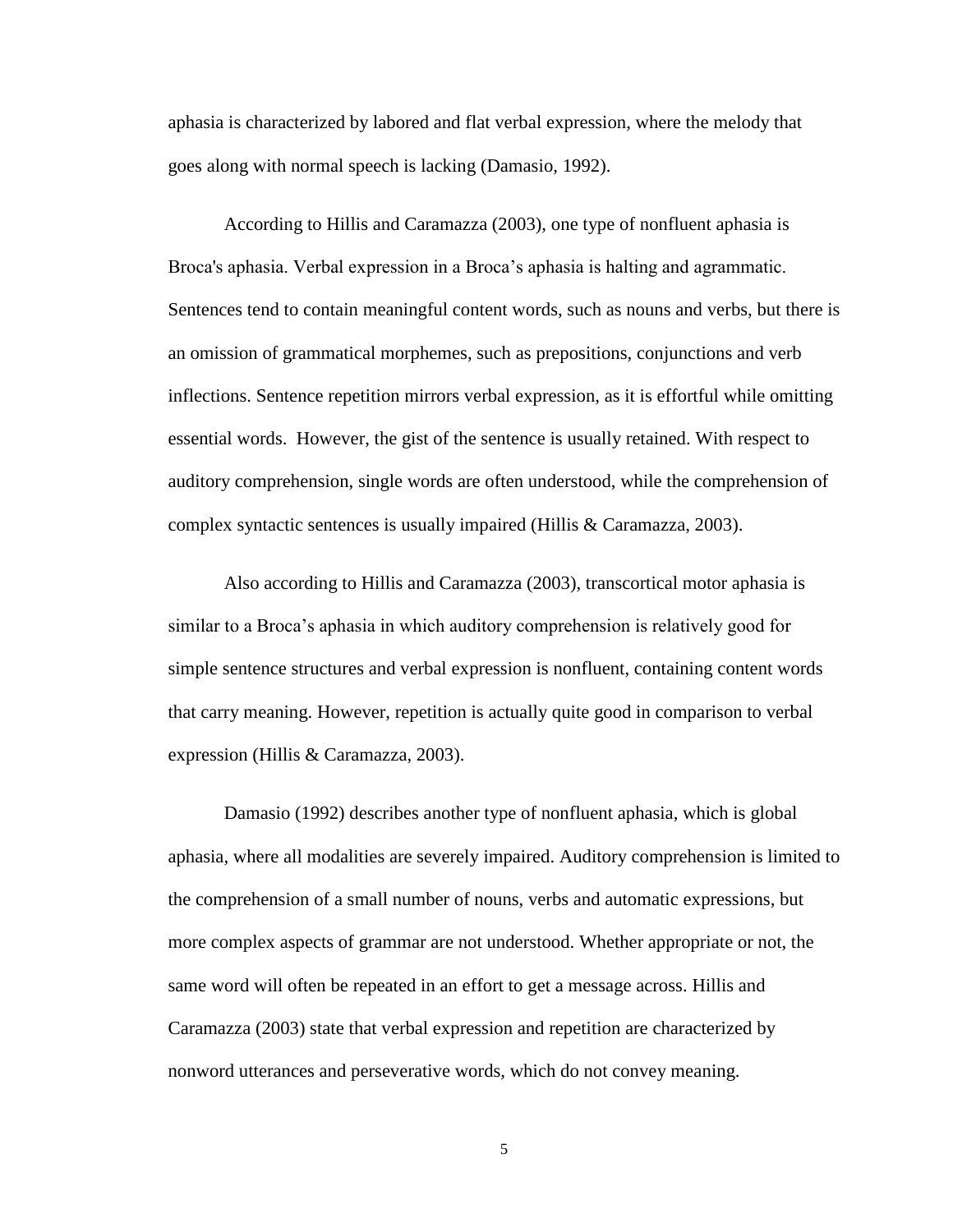Fluent aphasia is "effortless, melodic, well woven together and produced at normal or even faster than normal rates" (Damasio, 1992). According to Hillis and Caramazza (2003) one type of fluent aphasia is Wernicke's aphasia. People with a Wernicke's aphasia have a severe impairment in the understanding of spoken words and sentences. Although verbal expression is effortless and retains basic grammatical structure and melody, word selection is poor resulting in meaningless sentences (i.e., jargon). Repetition is similar to verbal expression characterized by fluent jargon (Hillis  $\&$ Caramazza, 2003).

Hillis and Caramazza (2003) detail that anomic aphasia is a fluent type of aphasia characterized by an impairment with naming or word retrieval. People with this type of aphasia, have relatively good auditory comprehension and repetition abilities, but difficulty retrieving words (Hillis & Caramazza, 2003).

Another type of fluent aphasia described by Hillis and Caramazza (2003) is conduction aphasia, which is characterized by relatively good auditory comprehension and fluent, well-formed sentences in verbal expression. However, repetition is impaired at word and sentence level (Hillis & Caramazza, 2003).

The last type of fluent aphasia outlined by Hillis and Caramazza (2003) is transcortical sensory aphasia in which the comprehension of language and the content of verbal expression are impaired. However, sentence repetition is mostly correct. This is very similar to Wernicke's aphasia, except there is a stronger ability to repeat words and phrases (Hillis & Caramazza, 2003).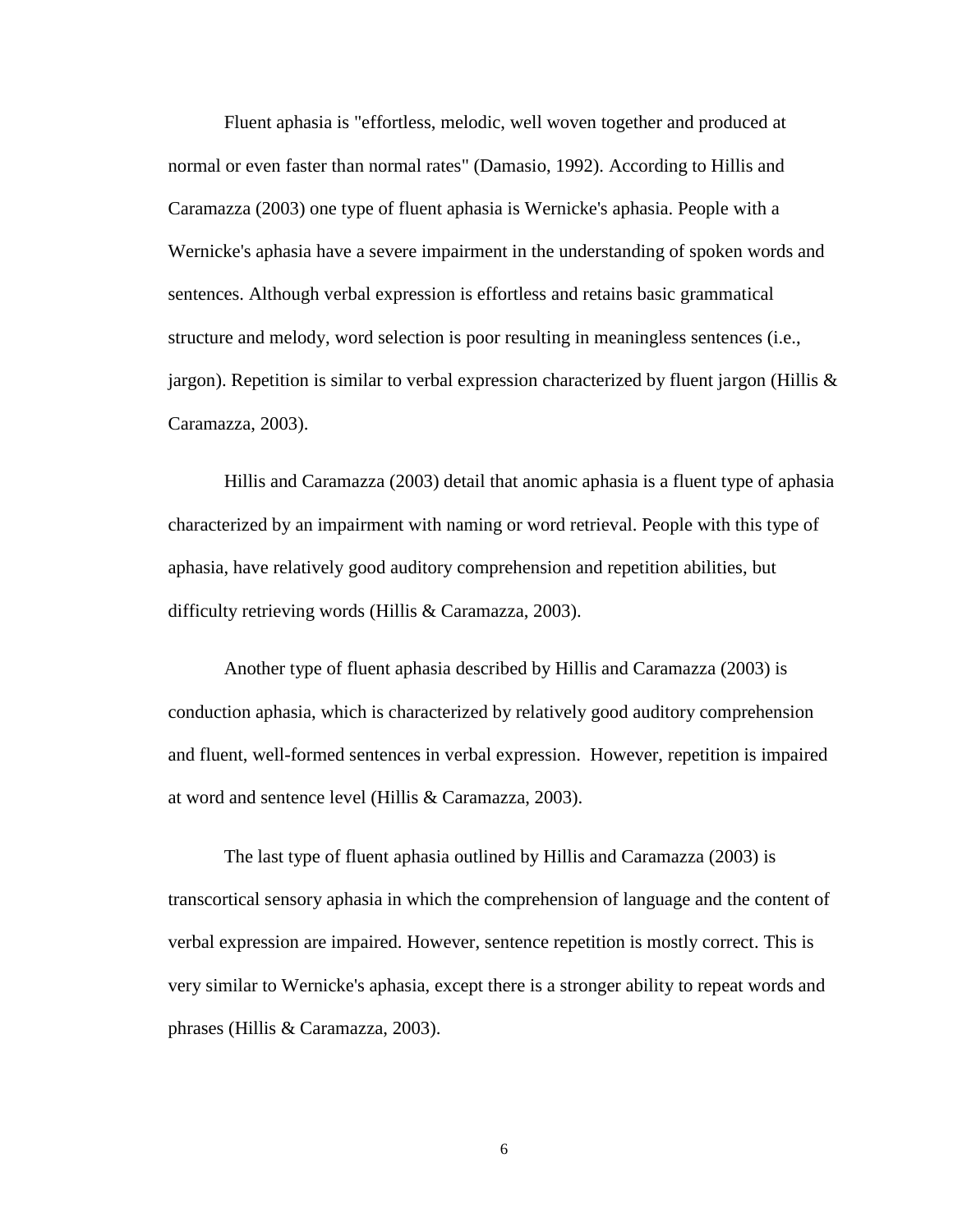According to Hillis and Caramazza (2003) most people with aphasia will have a co-occurring deficit in reading which parallels their auditory comprehension deficits. Written output is usually impaired as well and errors tend to be similar to the errors seen in verbal expression. There have been cases of full auditory word deafness where spoken word comprehension is severely impaired, while written language comprehension is intact. In other cases, it is seen that patients are better able to write their name than to speak it (Hillis and Caramazza, 2003).

<span id="page-11-0"></span>**Synthesis.** With every type of aphasia there are communication deficits. Communication is how people ask for things, get their points across or even tell their name. The loss of communication can cause people to feel alone or isolated (Johansson, Carlsson & Sonnander, 2012). Communication is essential for a social life and to function, without it a person can be left feeling helpless. With specific types of aphasia people will have difficulty understanding and producing meaningful language. This will often times cause frustration as the person with aphasia cannot create the words that he/she wants to say. This also causes frustration for the caretaker as they cannot figure out what the person is trying to say. These feelings of frustration can easily strain friendships reducing a person with aphasia's ability to practice communication. Overall, communication deficits that are common in aphasia are likely to cause feelings of frustration and loneliness (Johansson, Carlsson & Sonnander, 2012).

## <span id="page-11-1"></span>**Social Isolation in Aphasia**

Communication deficits associated with aphasia may reduce the frequency of communication interactions with others, thereby leading to feelings of social isolation (e.g., Parr, 2007; Davidson, Howe, Worrall, Hickson & Togher, 2008; Johansson,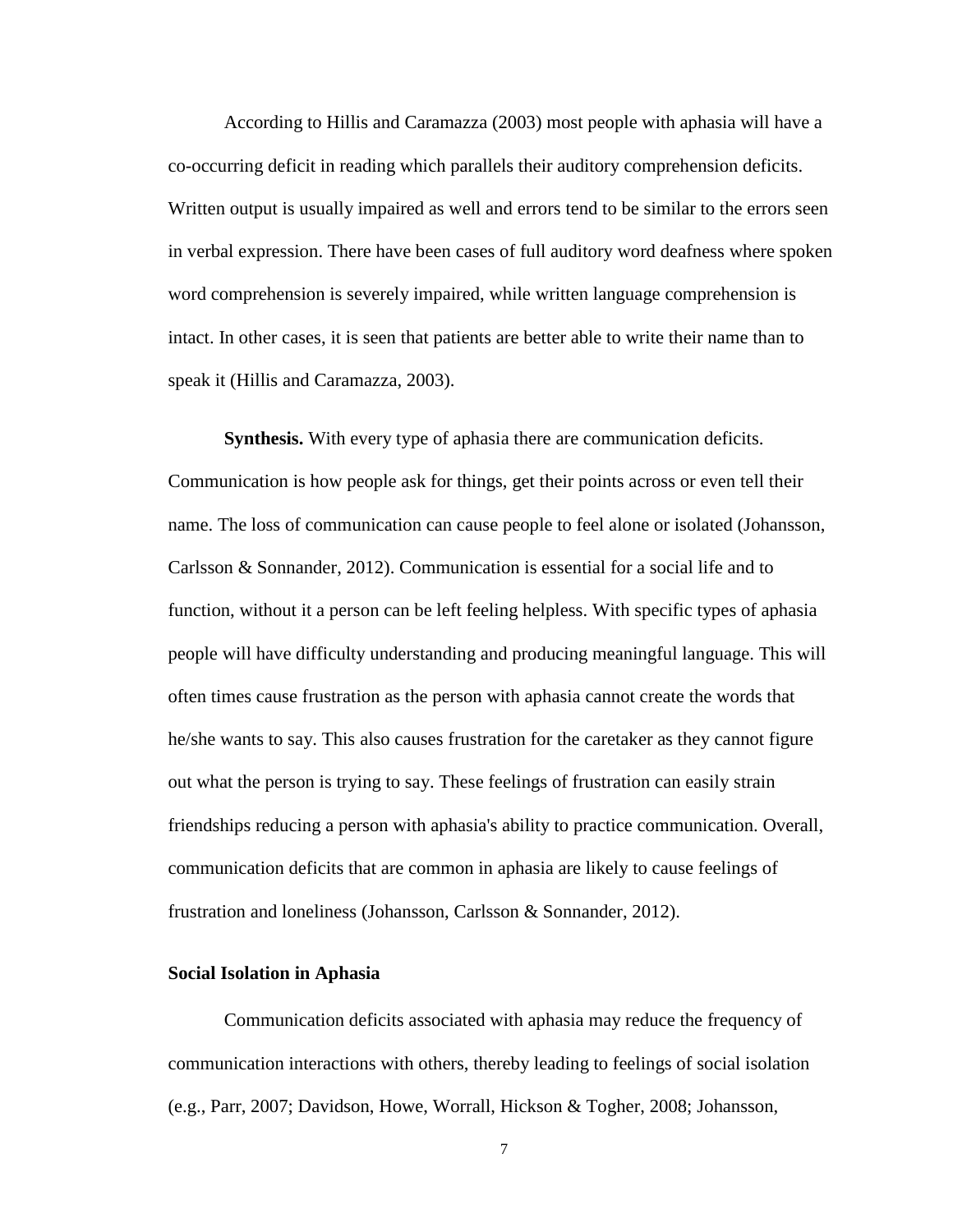Carlsson & Sonnander, 2012; Brown, Davidson, Worrall & Howe, 2013). For example, Johansson, Carlsson and Sonnander (2012) examined changes in the frequency of communication interactions following aphasia. A total of 11 subjects, four women and seven men, ages 48 – 79 participated in this study. Each subject was at least one-year post onset stroke at the time of this study. To determine the frequency of communication interactions, the subjects were asked to respond to semi-structured interviews that addressed how communication difficulties for people with aphasia impacted their conversations and, as a result, impacted the frequency in which they entered into conversations. The questions were adapted to match the ability of each participant, utilizing yes and no questions, pointing to pictures, and ideas that the participant could reject or approve. The interviews were video recorded, transcribed word for word and analyzed by qualitative content analysis. Results indicated that overall the participants had fewer conversations after the onset of aphasia. Further, the researchers found that the participants still spoke with families and friends after onset of aphasia but spoke less frequently to other people. The fewer interactions were attributed to communication difficulties. The authors concluded that people with aphasia desired to integrate back into society in the same way as before the stroke but were unsuccessful. The participants conveyed that they were not able to express their feelings, thoughts, opinions or personality as easily as before their aphasia often leaving them frustrated, unwilling to enter into conversations and feeling lonely.

Another study by Brown, Davidson, Worrall and Howe (2013) explored the role of friendship and successful living following aphasia. Twenty-five subjects, 12 females and 13 males, participated in this study. They were two or more years post onset left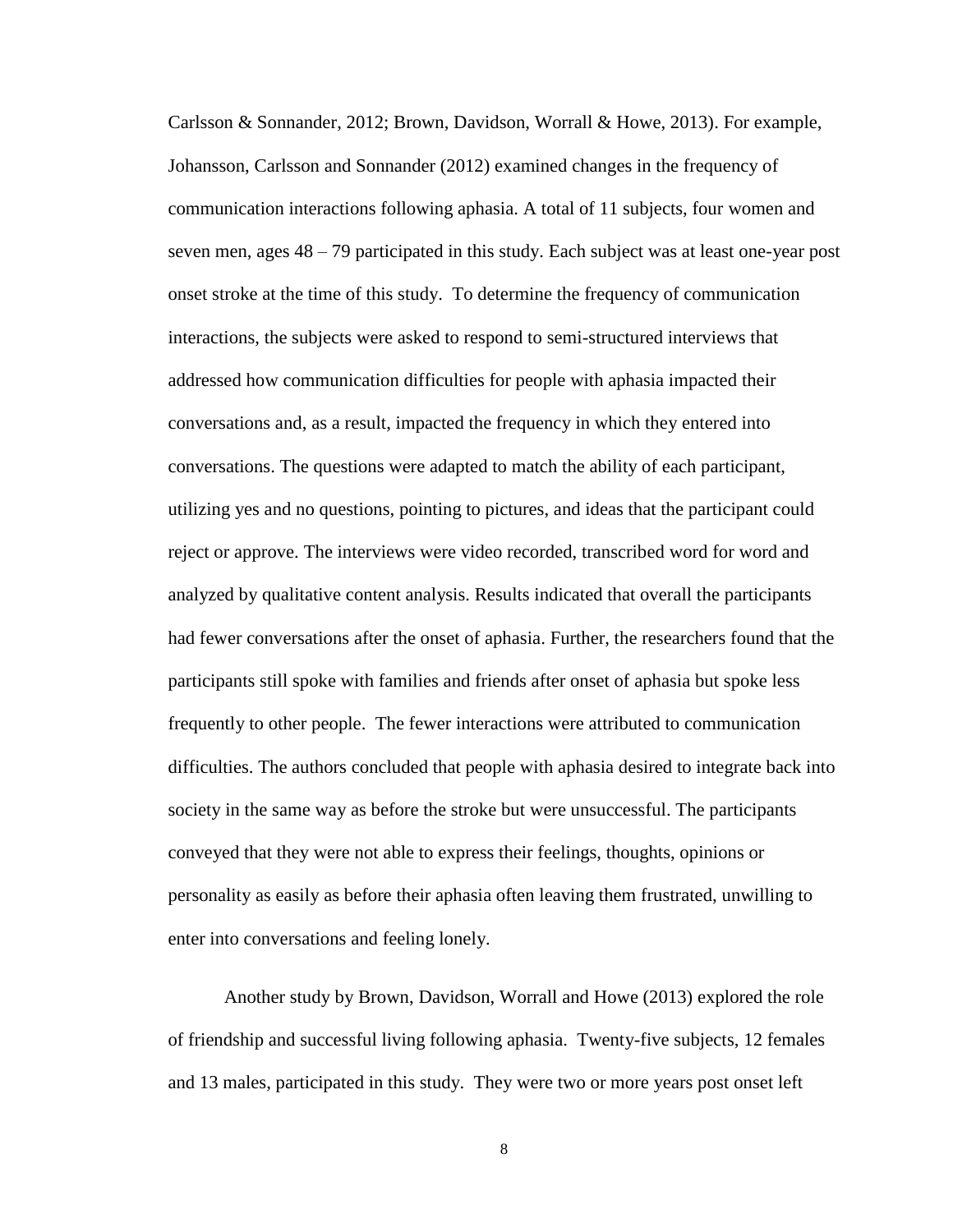hemisphere stroke and between 38-86 years of age. Successful living was measured through an "aphasia friendly" interview and also through photos taken by the people with aphasia. Questions in the interview focused on general ideas about what it means to live successfully with aphasia (e.g., examples of why they or others were successful and contributing factors). Family members or friends were also present to help with the interview. Following the interview, subjects were then asked to take pictures that represented successful living and were asked to explain the significance of the images and provide reasons for why that picture had been chosen. A qualitative comparison of the verbal and pictorial responses revealed three main themes. One theme that arose is that the subjects experienced negative changes and losses in friendships they had before their strokes, which was primarily attributed to communication difficulties. Another theme was that the subjects desired to have positive experiences with friends and to feel emotional support from those friends. Lastly, the study found that it is important to have friends who also have had strokes and aphasia as they have a mutual understanding, ease of communication and can support each other. In conclusion, this study found that friendship played an important role in living successfully with aphasia and there were both positive and negative changes in friendship following a stroke. People with aphasia tend to lose long-standing friendships often leaving them feeling socially isolated. However, they can develop new friendships with those who share similar experiences following a stroke.

<span id="page-13-0"></span>**Synthesis.** The feelings of social isolation discussed arising from communication deficits often affect the social life of a person with aphasia. There are studies that show how social isolation may lead to depression and other mental illnesses (Rohde,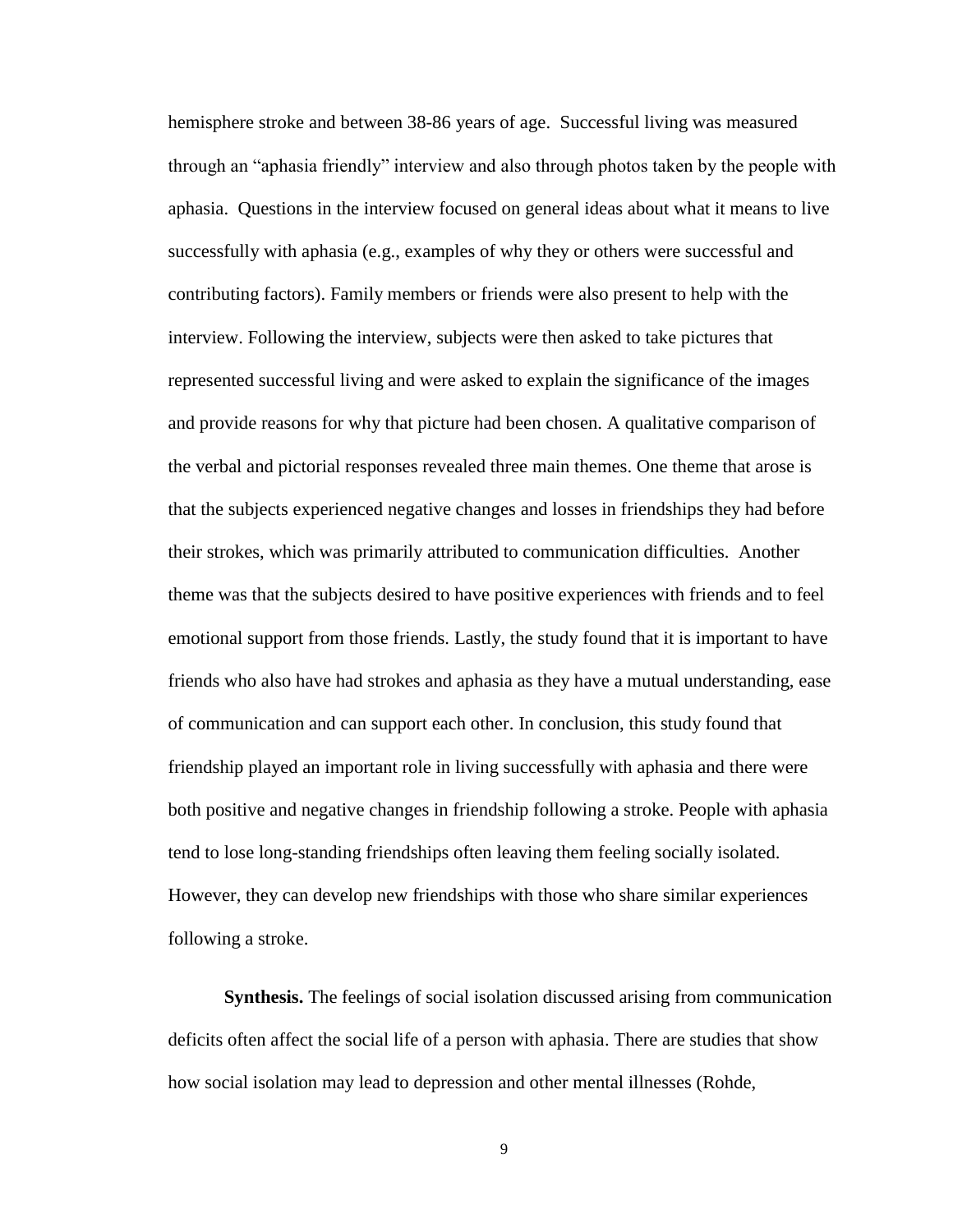D'Ambrosio, Tang & Rao, 2016). It is reasonable to hypothesize that social isolation may lower quality of life for those with aphasia. This is based off the referenced study above as well as the idea that social isolation causes a person to feel alone or separated from the normal group, specific to communication deficits they may feel isolated in groups as they are not able to be active communication partners. This can cause people with aphasia to avoid going into community as they are not easily able to have a conversation.

The different degrees of social isolation could also be correlated with the type of aphasia. For instance, someone with global aphasia will have the most severe communication deficits as all modalities are impaired (Damasio, 1992; Hillis & Caramazza, 2003). Compare this to conduction aphasia in which repetition is impaired, and the person with global aphasia will most likely cause greater feelings of isolation (Hillis & Caramazza, 2003). This is because global aphasia will allow a person to communicate less compared to the person with conduction aphasia (Damasio, 1992; Hillis & Caramazza, 2003). The more communication is affected, the less the person is going to want to participate in conversations as it is more difficult. It is common knowledge that the harder something is to do, the less we want to do it. It is possible that depending on the type of aphasia, a person will have greater communication difficulties leading to more feelings of social isolation, thereby lowering quality of life more.

#### <span id="page-14-0"></span>**The Quality of Life in People with Aphasia**

The communication impairments and social isolation experienced by many people with aphasia have been found to negatively impact quality of life (e.g., LaPointe, 1999; Cruice, Worrall, Hickson & Murison, 2003; Ross & Wertz, 2003; Spaccavento, Craca, Del Prete, Falcone, Colucci, Di Palma & Loverre, 2014). According to Spaccavento et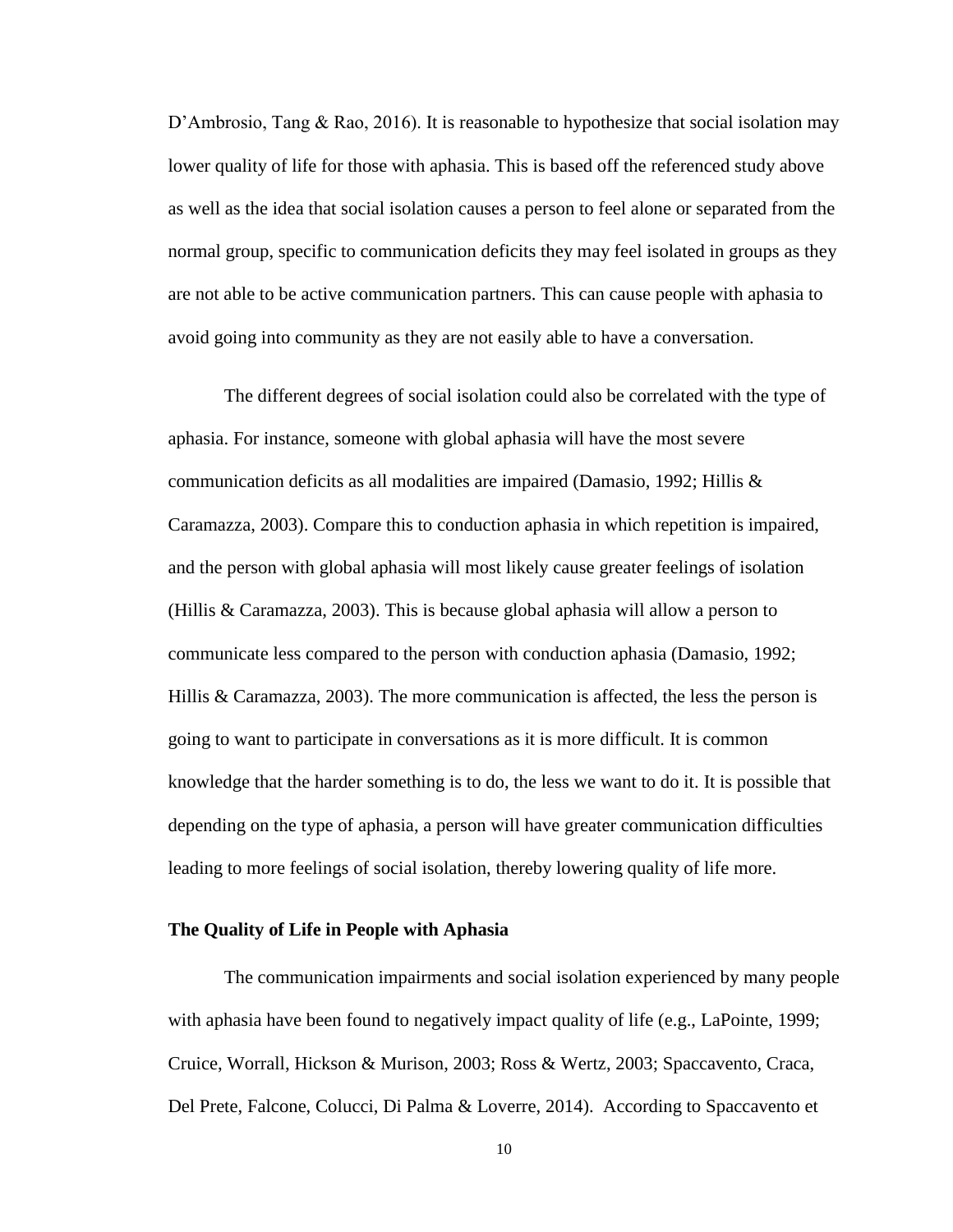al., (2014) "quality of life may be defined as an individual's perception of his/her wellbeing. Health related quality of life reflects the impact of a health state of a person's ability to lead a fulfilling life, and covers the individual's satisfaction in physical, functional, psychological and social domains". These researchers investigated the impact aphasia may have on quality of life, specifically addressing difficulties in interpersonal relationships and the loss of independence. They examined 146 subjects who had sustained a left hemisphere stroke and right hemiparesis and varying degrees of aphasia. They also included 37 control subjects as a comparison group. In order to determine the role of aphasia in quality of life the researchers created a quality of life questionnaire for people with aphasia. Questions within the questionnaire addressed the ability to perform basic functions, the ability to convey health problems, the psychological changes due to the disability, the ability to socialize and the ability to comprehend and express language in routine daily activities. The questionnaire was given by a speech therapist using gestures and drawing if participants showed trouble with communicating their thoughts. The results indicated that people with aphasia reported significantly worse quality of life than the control subjects because their aphasia influenced independence, social relationships and access to their environment. The statistically significant findings between people with aphasia and the control subjects led researchers to conclude that aphasia affects a person's quality of life by affecting his/her communication, autonomy and psychological well-being.

These findings corroborated the results from an earlier study that also found that communication difficulties negatively impacted different aspects of quality of life in people with aphasia (Cruice, Worrall, Hickson and Murison, 2003). Cruice et al., (2003)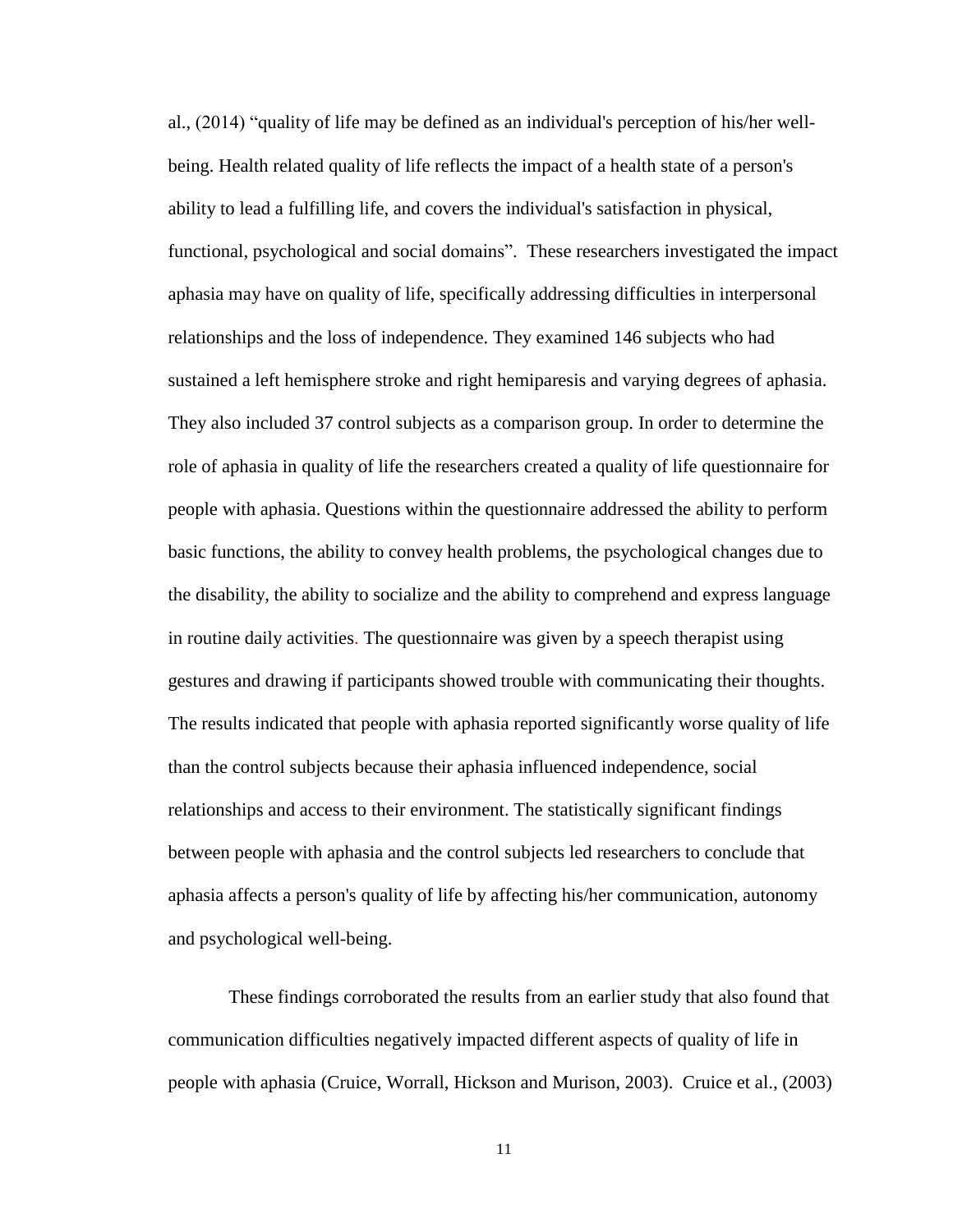investigated the quality of life in 30 people 57-88 years of age (mean=70.7) with mild to moderate chronic aphasia. Thirteen standardized instruments were used that evaluated health related quality of life, emotional health and well-being. Multiple regression analyses indicated that the communication abilities of people with aphasia were predicative of their psychological well-being and emotional health. More specifically, they found that better communication abilities enhanced the psychological well-being and emotional health of people with aphasia thereby improving their quality of life. They also found that older age correlated with lower functional communication ability, involvement in fewer communicative activities and participation in fewer social activities. The researchers concluded that the quality of life of people with aphasia is best understood from their social participation, emotional health and psychological well-being.

<span id="page-16-0"></span>**Synthesis.** There are many psychosocial factors that can influence quality of life (Mitchell, Benito-León, González & Rivera-Navarro, 2005). Earlier it was discussed how social media in adolescents can cause anxiety and loneliness (Davey, 2016). If these same feelings were felt by people with aphasia, than it would indicate a lower quality of life. This would make it clear that social media has a negative effect on quality of life meaning it should not be used in therapy techniques. However, these same studies have not been carried out on the aphasic population, so it is only possible to speculate the connection. A study on the general adolescent population states that screen based media leads to a higher quality of peer relationships (Iannotti, Kogan, Janssen and Boyce, 2009). Since this a higher quality of relationships, it could also mean that quality of life would be higher. Therefore, if the study's conclusion also applied to people with aphasia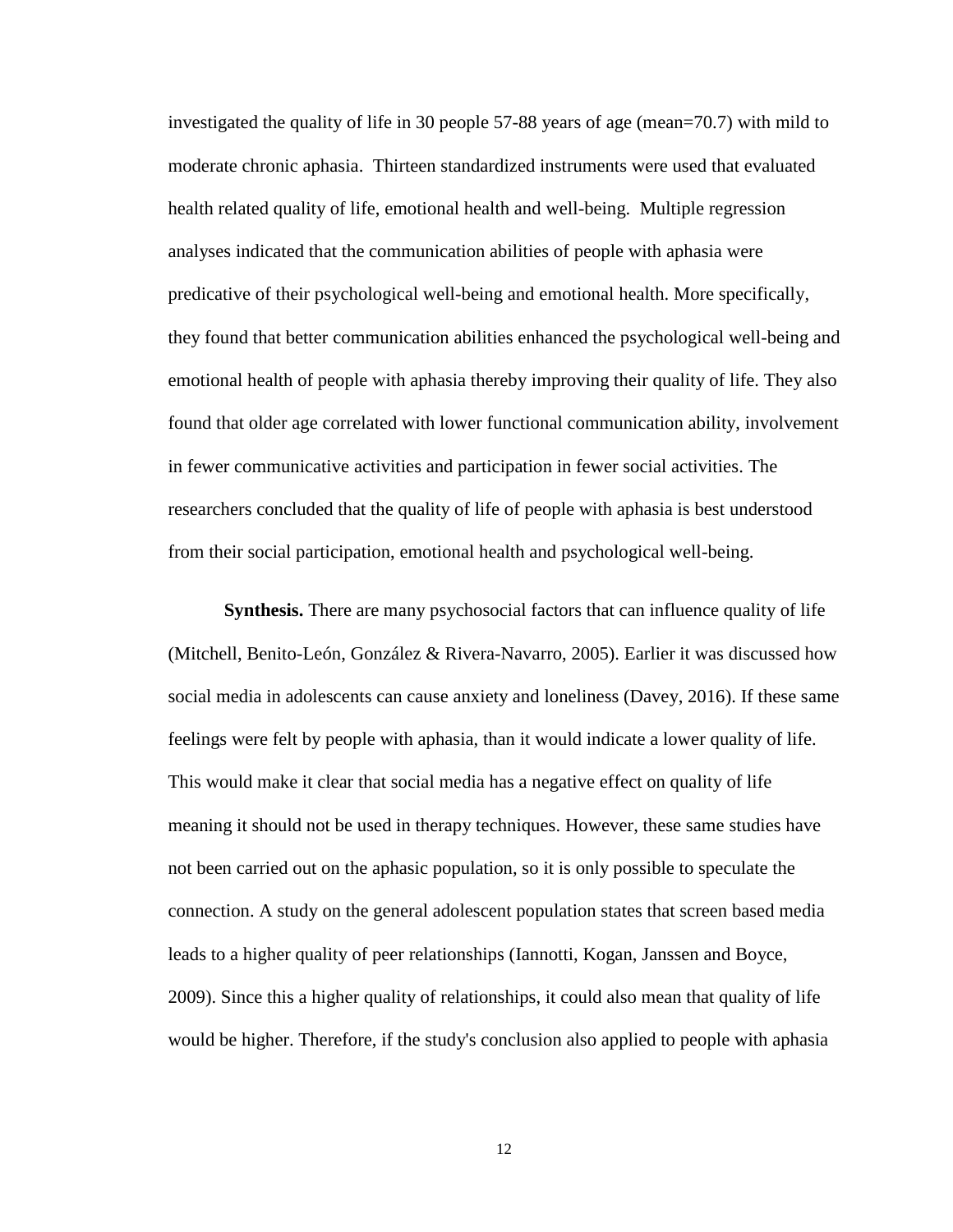then social media, as a form of screen based media, could positively impact their quality of life.

# <span id="page-17-0"></span>**Types of Social Media**

Advances in technology over the last decade have created a significant increase in overall social media use as a way in which people maintain relationships and remain socially active anywhere in the world. According to Perrin (2015) of Pew Research Center, nearly two thirds of American adults use social networking sites. Ninety percent of young adults or ages 18 to 29 are most likely to use social media and social media use in people 65 and older has increased from 2% to 35% over the last decade. The data were also analyzed according to gender where 68% of women were more active in using social media as compared to 62% of men. The center also reported a larger percentage of suburban (68%) and urban residents (64%) used social media compared to rural residents (58%).

Takaoka (2016), an employee of Social Media Marketing and Consulting, lists several types of social media platforms. According to this site, Facebook is one of the more mainstream sites, having 1.04 billion active daily users as of December 31, 2015. LinkedIn is another similar type of platform designed specifically for the business community. The platform allows users to create profiles, which are then used to create "friends" that they trust professionally. Both platforms primarily use reading and writing to convey messages that can be accompanied by images or videos. Microblogging also uses reading and writing to share information, but in shorter spaces, usually limited to a certain number of characters. For instance, Twitter has a limit of 140 characters, and users tend to post more frequently than other platforms. Tumblr has a reblog feature, like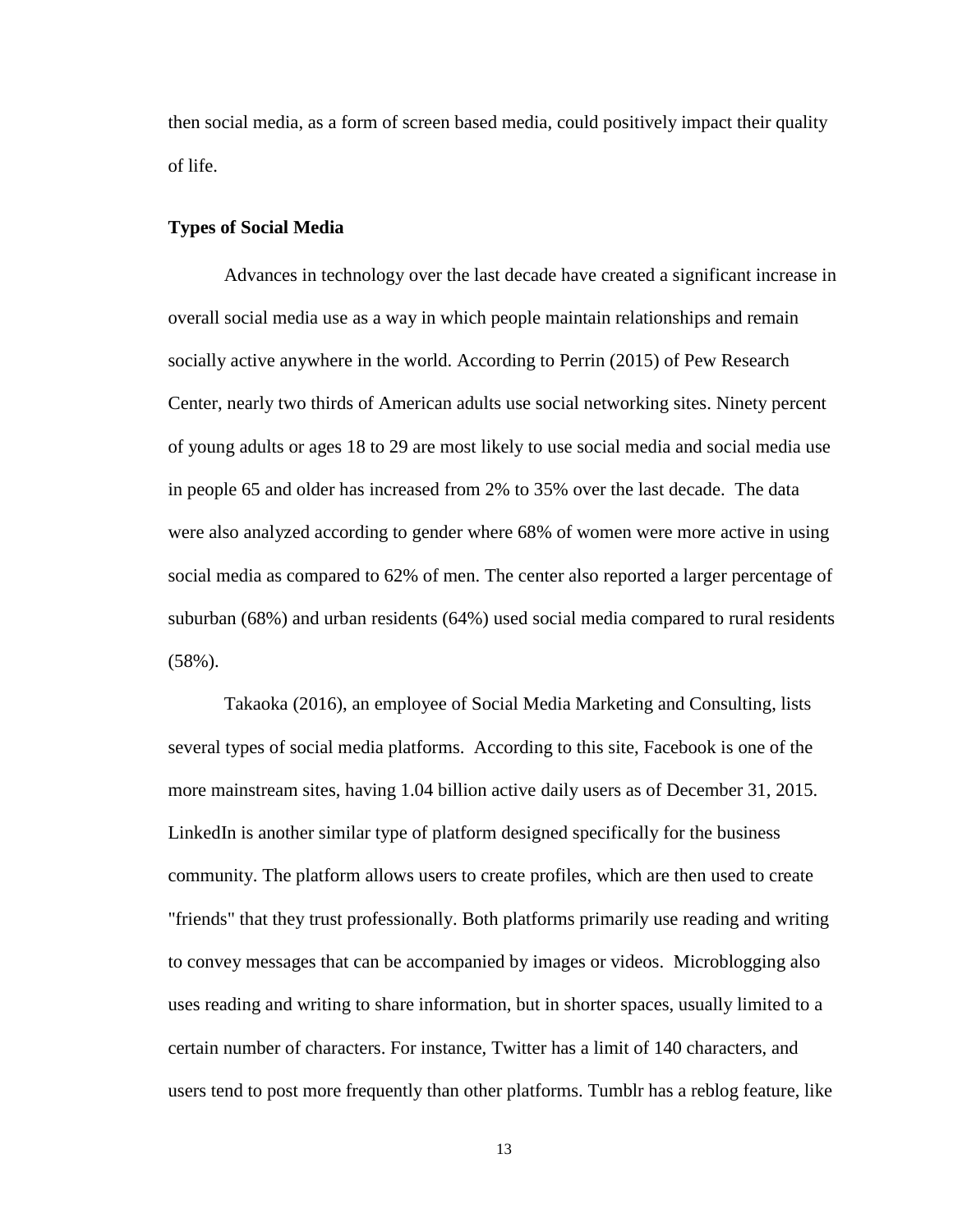twitter that allows the user to share content from other people, as well as other people to share yours.

Takaoka (2016) describes other platforms that rely primarily on pictures for communication. Instagram allows users to post and view images which friends view and comment on. Instagram will work on a computer, but is best used on a smartphone or tablet. Snapchat allows users to send pictures back and forth, while also having a conversation. Therefore, it is a cross between a messaging platform and an image platform. The videos or pictures only last up to 10 seconds, then they are gone. Flickr is popular with photographers as a great resource for images.

Likewise, Takaoka (2016) talks about video sharing including platforms that allow users to upload videos that can be shared. For example,Youtube is one such site, having 1.3 billion users who watch almost 5 billion videos per day. Vimeo was the first videosharing platform that was able to support HD video, often this is used in place of Youtube for video professionals. Google+ offers Hangouts allow up to nine people to video chat at the same time on any device.

Several studies have investigated the influence of social media on improving social connectedness and emotional well-being of people across different demographics (e.g., Erickson & Johnson, 2011; Ahn & Shin, 2013; Quinn & Oldmeadow, 2013). For example, Ahn and Shin (2013) examined how social media and seeking connectedness to others through social media impacts a user's emotional well-being. In this study, 150 males and 150 females whose ages ranged from 19 to 39 were given a questionnaire containing three sections. The first section asked about emotional well-being, social isolation and social connectedness. The second section asked about the amount of time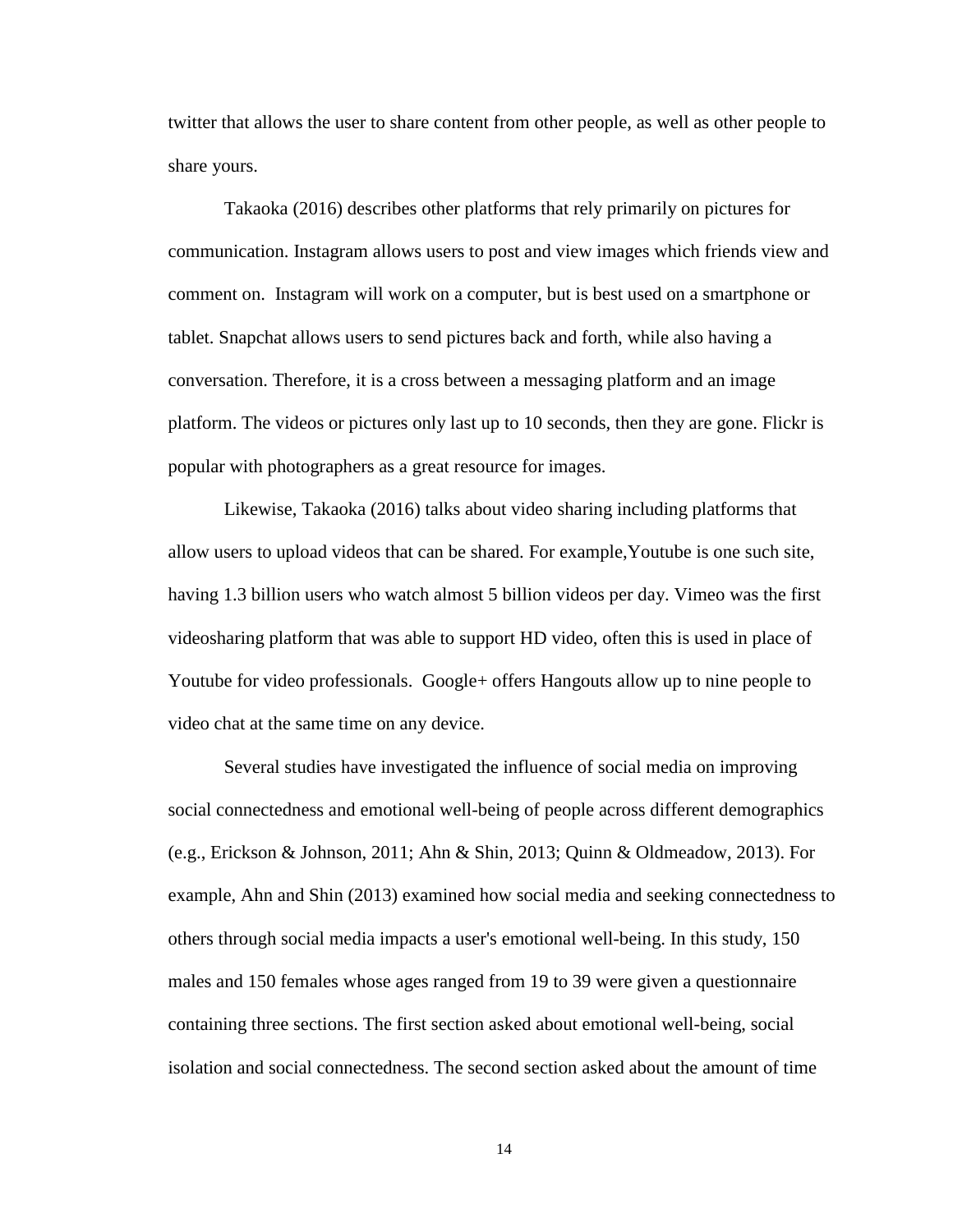the subjects spent on social media and face-to-face communication. Lastly, the survey asked about demographic backgrounds such as age, gender, education and annual income. The results indicated that users of social media tend to use it to stay connected but that does not necessarily reduce social isolation. Whereas, face-to-face communication not only connects people but also reduces isolation. Therefore, the authors concluded that individuals may use social media and face-to-face interactions when seeking connections to others, but face-to-face interactions are much better than social media in reducing social isolation and improving emotional well-being.

<span id="page-19-0"></span>**Synthesis.** Aphasia primarily affects those in the older population because strokes are much more common as people age. However, it is important to note the effects of social media on the younger generation. As stated before, the younger population is more prone to anxiety and loneliness from social media (Davey, 2016). This idea could possibly be applied to people with aphasia who use social media, but ultimately they are different ages so social media may not have the same effect. This suggests the importance of doing a study on social media and people with aphasia.

# <span id="page-19-1"></span>**Technology and Aphasia**

People with aphasia have difficulty communicating in face-to-face social situations. Those same communication deficits can also interfere with the ability to use social media. However, many different types of technology that assists in regaining and/or compensating for language deficits in face-to-face social situations can be adapted for social media use. The National Aphasia Association (n.d.) details different assistive technologies that can be helpful for persons with aphasia, caregivers, and speechlanguage pathologists working with aphasia clients to compensate for communication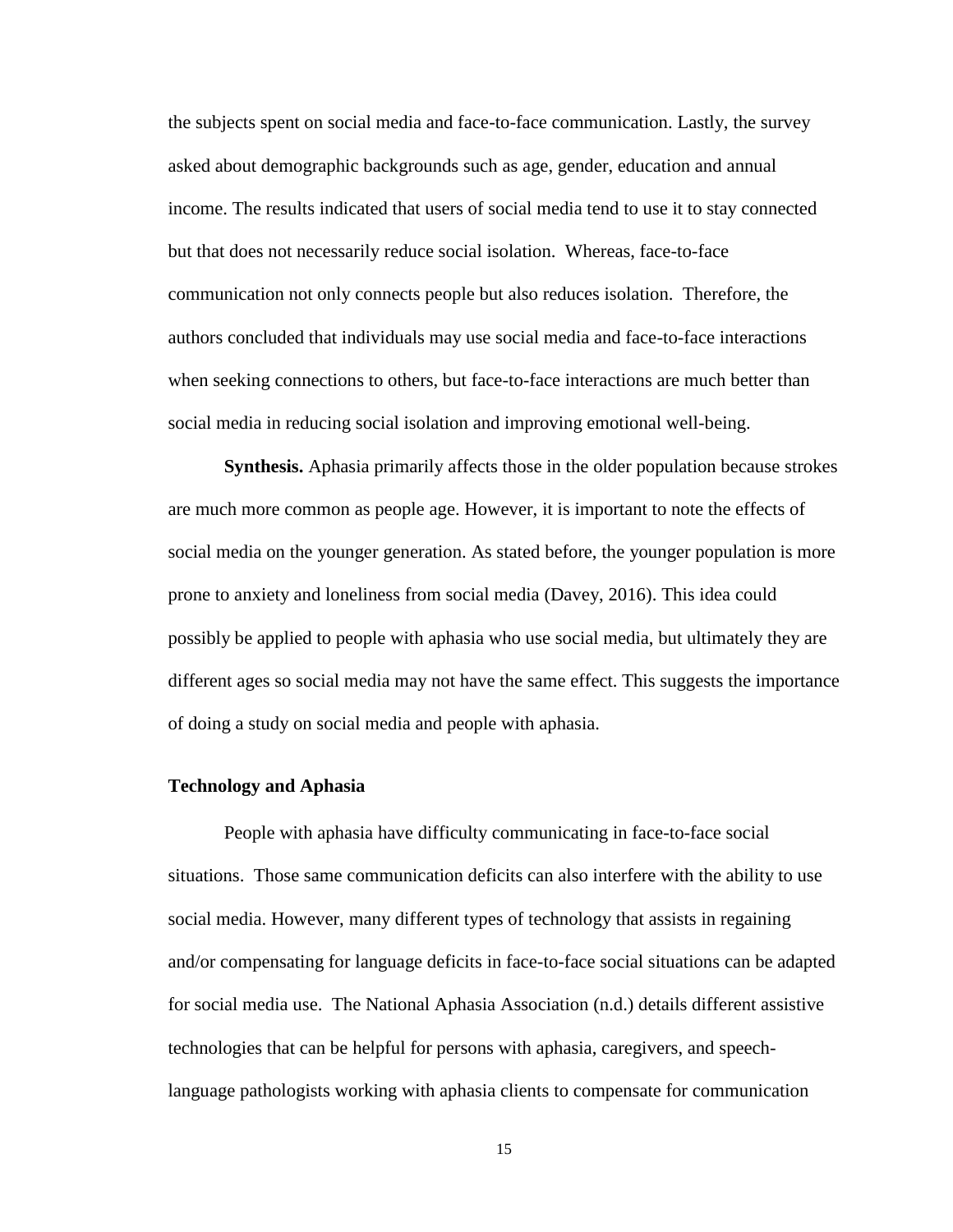deficits. For example, Prologuo2Go is an assistive technology application for an iPad, iPhone, and iPod touch that provides a voice for people who are unable to speak or have difficulties speaking. Lingraphica offers three communication devices for adults with aphasia. The first, AllTalk, is available on laptops, and can be used with EyeGaze technology to help individuals that have physical limitations and use hands-free devices to communicate. TouchTalk and MiniTalk are available on tablets to provide an easy way to communicate by touching icons on a screen that correspond to language used in activities of daily living. All of the devices come with 17 voices, email and instant messaging abilities, and therapy activities. Tapgram allows a user to create messages by tapping on images, the messages can then be posted on social media or sent to friends through email. The app requires a connection and works with phones, tablets, and computers.

Many of the programs mentioned above can be used on iPhones, iPads and laptops to assist people with reading and writing deficits in accessing Facebook and other social media sites. For instance, Lingraphica can use eye gaze on a computer to type out words, which could then be posted on social media such as Facebook, Twitter or a blog. Many phones contain assistive technology like word prediction software, which will suggest a variety of word choices, making it easier to create messages. Phones and laptops also have built-in features, such as text-to-speech and increasing font size, which can help with reading deficits.

People with aphasia can also communicate over social media through pictures. By using pictures, people with aphasia are able to communicate how they are feeling when they are unable to form words. For instance, through Snapchat, people could use different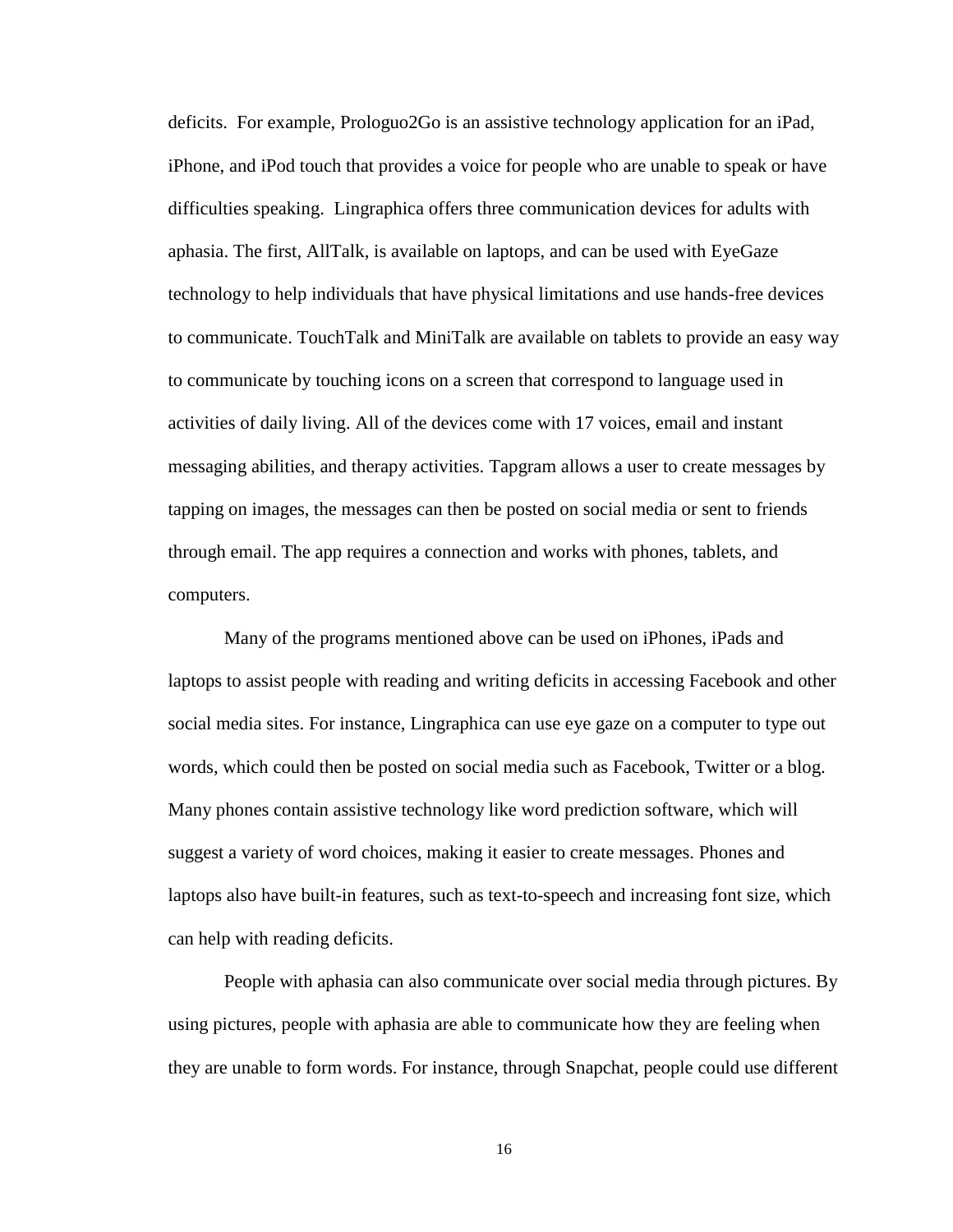filters and settings to show when they were upset versus happy, simply by clicking buttons on their phone. The same goes for the social media site Instagram, which is all done through pictures with minimal captions.

Overall, different types of assistive technology can help people with aphasia to access social media. Brandenburg, Worrall, Rodriguez and Copland (2013) emphasized the importance of technology for non-rehabilitative uses and suggested that improving access to mobile technology can enhance social participation in addition to compensating for communication deficits associated with aphasia.

#### <span id="page-21-0"></span>**Social Media and Aphasia**

Many people with aphasia have limited physical access to support networks, which compels them to turn to the Internet in order to seek resources that they may not find in their own communities. Hinckley, Hasselkus and Ganzfried (2013) investigated what people living with aphasia thought about the availability of aphasia resources. The study included 302 participants with aphasia that were broken up into four focus groups that also included their caregivers. They were given an online survey about the availability of aphasia resources and an analysis of the responses from the survey formed the focus group questions. The results showed that people rated aphasia resources as somewhat difficult to find, health care providers do not have many recommendations on aphasia resources and there is a an overall lack of awareness of aphasia. The most important resources that people felt were the most needed included local aphasia support groups that provided the opportunities for social interaction and networking.

The Internet provides access to a wide variety of social media options that will access online aphasia support groups, such as AphasiaNow (n.d.), whose mission is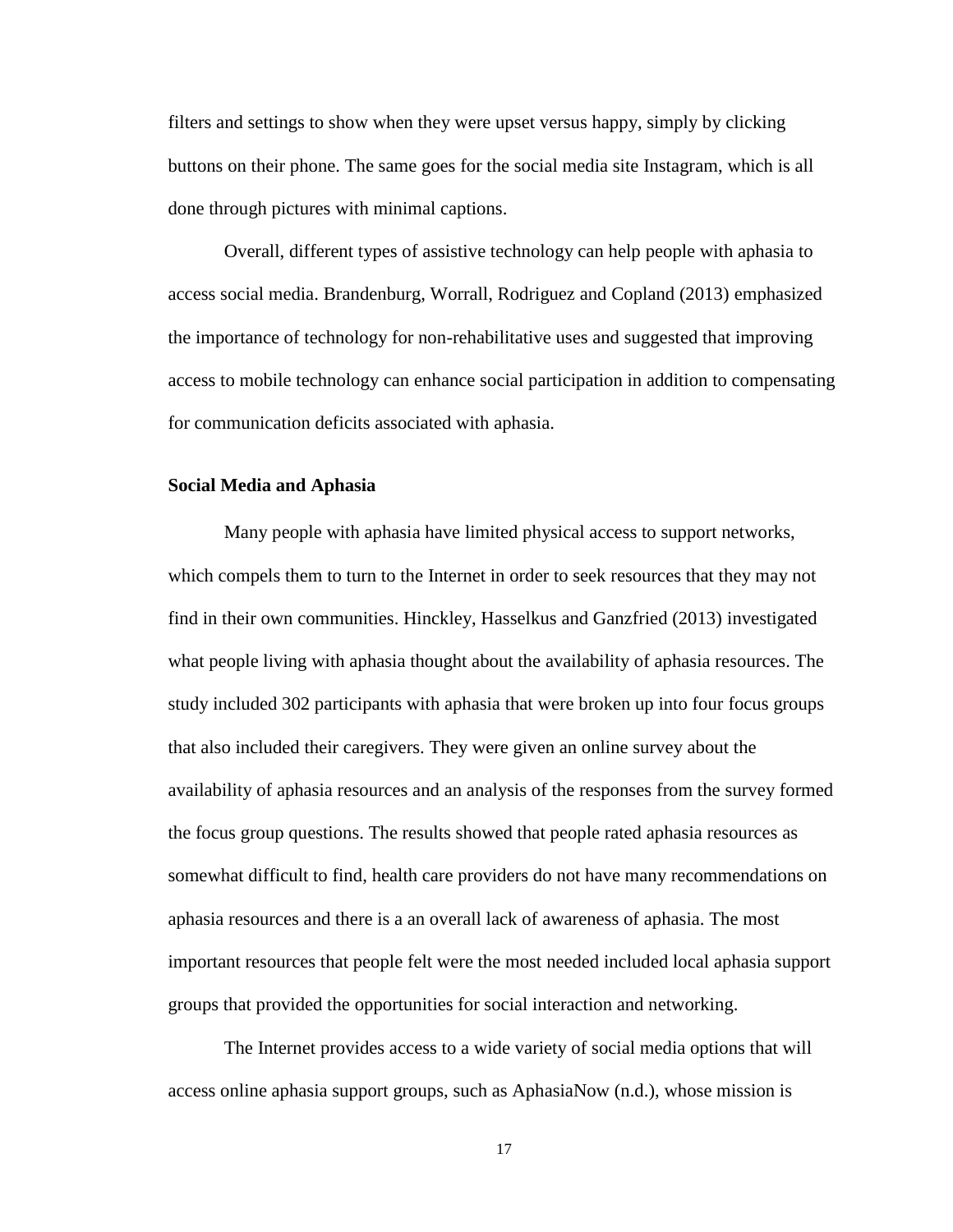"people with aphasia helping each other to become independent, communicate with other aphasic people and overcome aphasia together". This website offers links to AphasiaNow on Facebook, Twitter and a variety of blogs. Another website, the Aphasia Recovery Connection (n.d.), states that over 95% of people with aphasia are not located near an aphasia center, and most have never met another person with aphasia. The aim of the group is to allow people to get advice, share experiences and get to know others with aphasia and their caregivers through online networking, such as Facebook and other social media. The ASHA Leader Blog (2017) also offers a blog that has a separate section just on aphasia topics.

The research on the use of social media by people with aphasia is limited. However, research does exist regarding social media use by people with disabilities. For instance, Shipigelman and Gill (2014) investigated Facebook use by persons with disabilities, including physical, mobility, sensory, communication, intellectual and/or mental disabilities. The researchers administered an online survey which contained 19 questions across three main sections including: frequency of Facebook use, number of disabled and non-disabled Facebook friends, online activities, how users perceive and experience Facebook, demographic information (gender, age, education, occupation, ethnicity and disability type), as well as open ended questions to add additional comments. One hundred seventy two people with disabilities responded to the survey. Six of those people had communication deficits. The majority of respondents reported that they have other disabled friends on Facebook. Some respondents also reported that they view Facebook as an accessible environment to have interactions and an easy way to communicate with others. One person reported that using Facebook has helped to reduce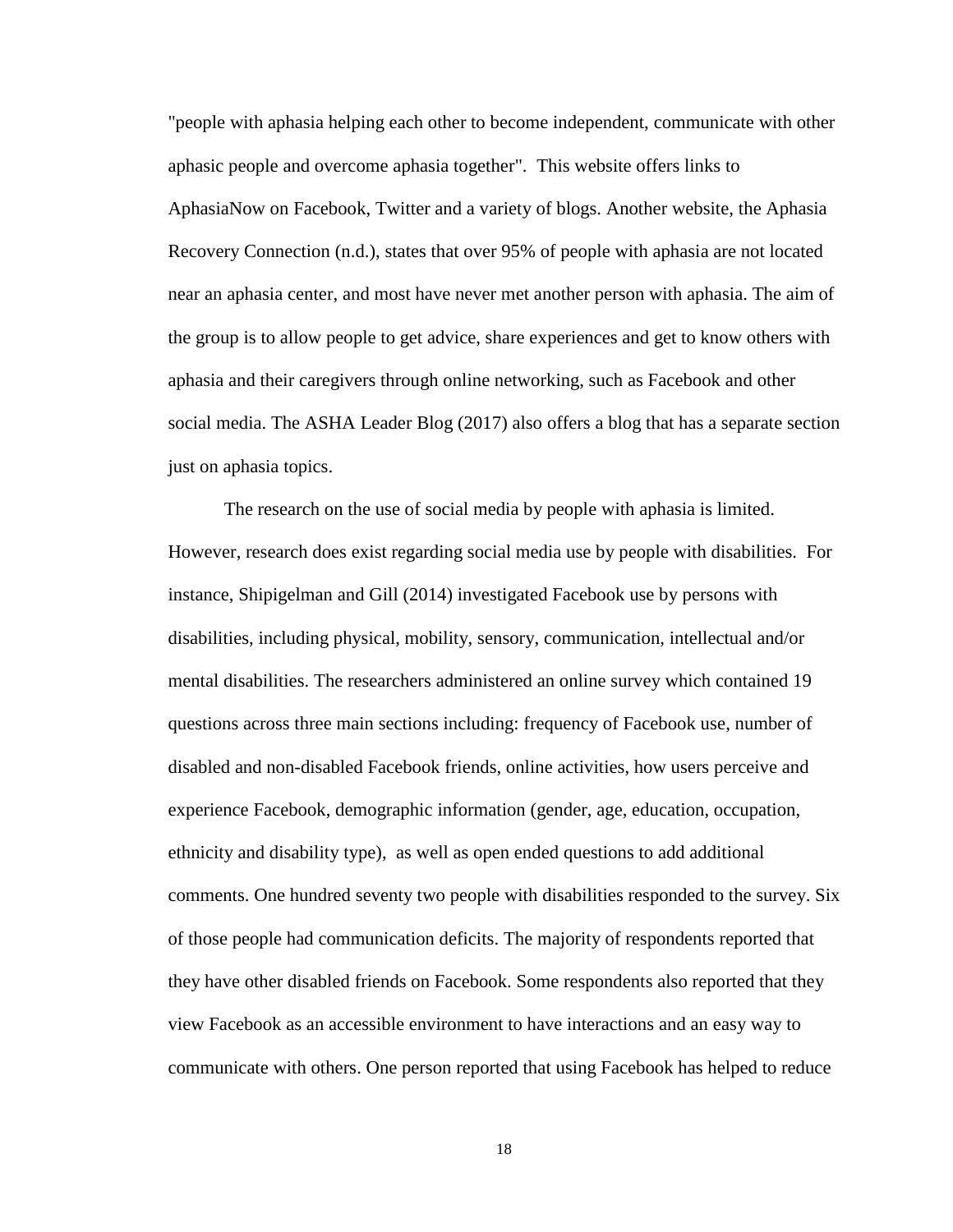her feelings of isolation and loneliness as she rarely leaves the house and this is her main social life. The same person also reported that spending time on Facebook can cheer her up. Respondents also noted that Facebook was a good way to relax during leisure time for enjoyment. Overall, people with disabilities that participated in this study viewed Facebook as an online environment that offers social, emotional and professional support. Although this study did not mention people with aphasia directly, they fall within the disabled population and therefore may also benefit from using Facebook to reduce social isolation.

Whittemore (2016) investigated the relationships between accessing and using Facebook and quality of life of people with aphasia. Four participants with aphasia that were at least one-year post onset stroke participated in the study. Whittemore used a single subject design and aphasia friendly materials to train the participants to use assistive technology to access the social media site Facebook. Specifically, she gave each participant a color coded binder with step by step aphasia friendly instructions such as, pictures, large text and highlighting, for using an iPad and Facebook. Using this binder she had one-on-one sessions with each participant to introduce new information and for them to each ask questions individually. The researcher measured quality of life by using the *Assessment for Living with Aphasia (ALA)* (Kagan, Simmons-Mackie, Rowland, Huijbregts, Shumway, McEwen & Sharp, 2008) before training and four weeks after training. Facebook activity was also recorded and participants were given a self-report survey to measure changes in comfort and knowledge with regards to Facebook and the accessibility features. The results of the study demonstrated that training people with aphasia to access Facebook increased the number of original posts, likes, comments and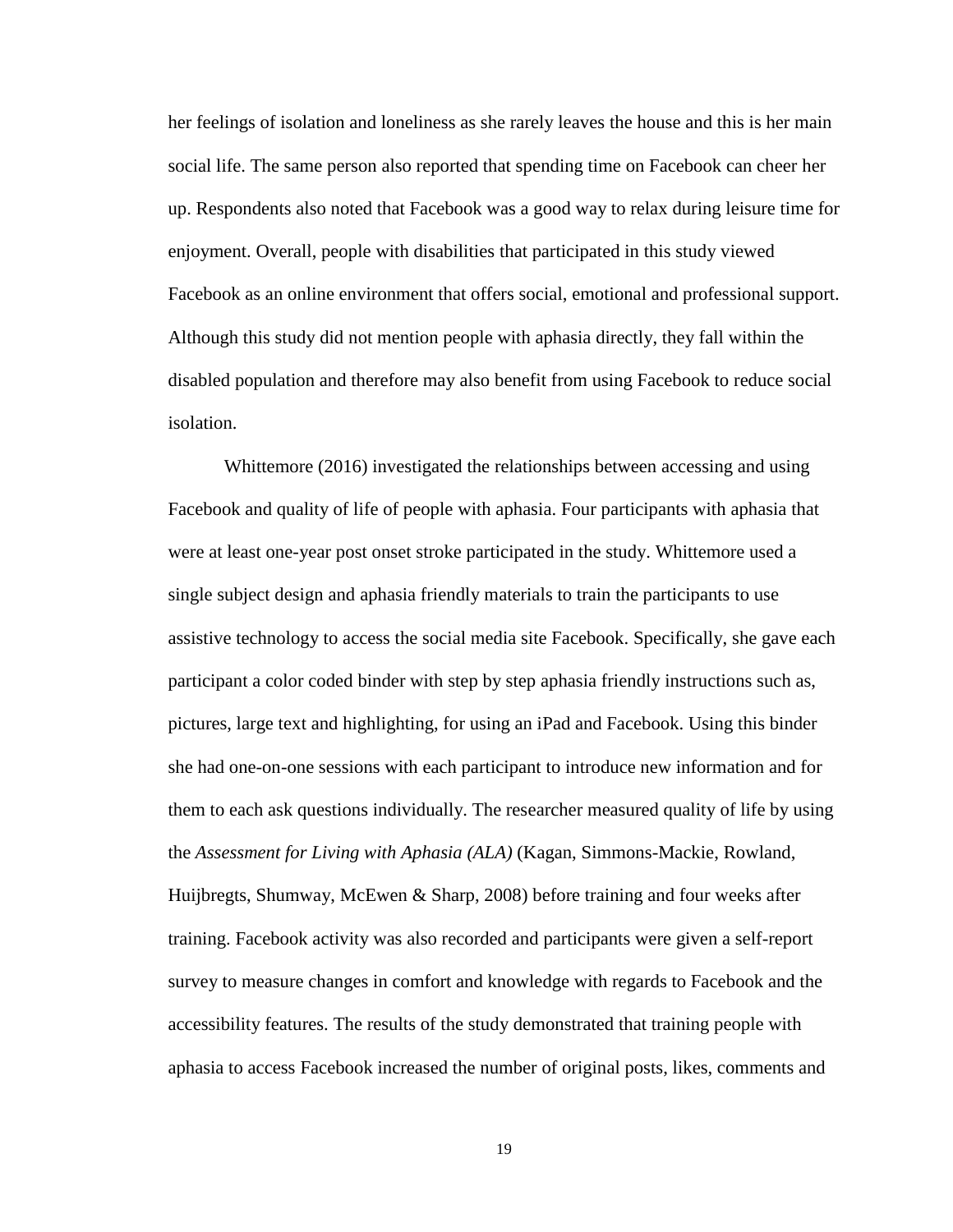shares for three out of the four participants. The study also found that participants scored higher on the post-training self-report questions on the ALA that were indicators for quality of life. With assistive communication devices, people with aphasia are able to communicate with more people through social media, which positively impacted their quality of life.

Blogs are gaining popularity as a way for people with aphasia to post personal information in the public domain. By analyzing the entries in aphasia blogs, researchers are able to gain better insight into what people with aphasia are thinking and feeling. Fotiadou, Northcott, Chatzidaki and Hilari (2014) researched the impact of stroke and aphasia on a person's relationships with family, friends and a larger network by analyzing blogs written by people with aphasia. Six women and four men with chronic aphasia aged 26 to 69 participated in this study. All of the participants lived in the community and were at least one-year post onset stroke. The researchers used blog search engines to find blogs that were written by individual authors who had aphasia following a stroke, and that discussed their social networks. The results showed that participants had less contact with friends partially due to communication and physical difficulties. Participants stated that it was more difficult to take part in family activities and reported changed family dynamics following their strokes. Some participants reported that they had become motivated to join stroke support groups. However, using blogs did enable them to connect with a larger network to share their thoughts and feelings. In conclusion, the study found that social relationships do play an important role in people's lives following a stroke and family relationships, friendships and social exchanges were all impacted by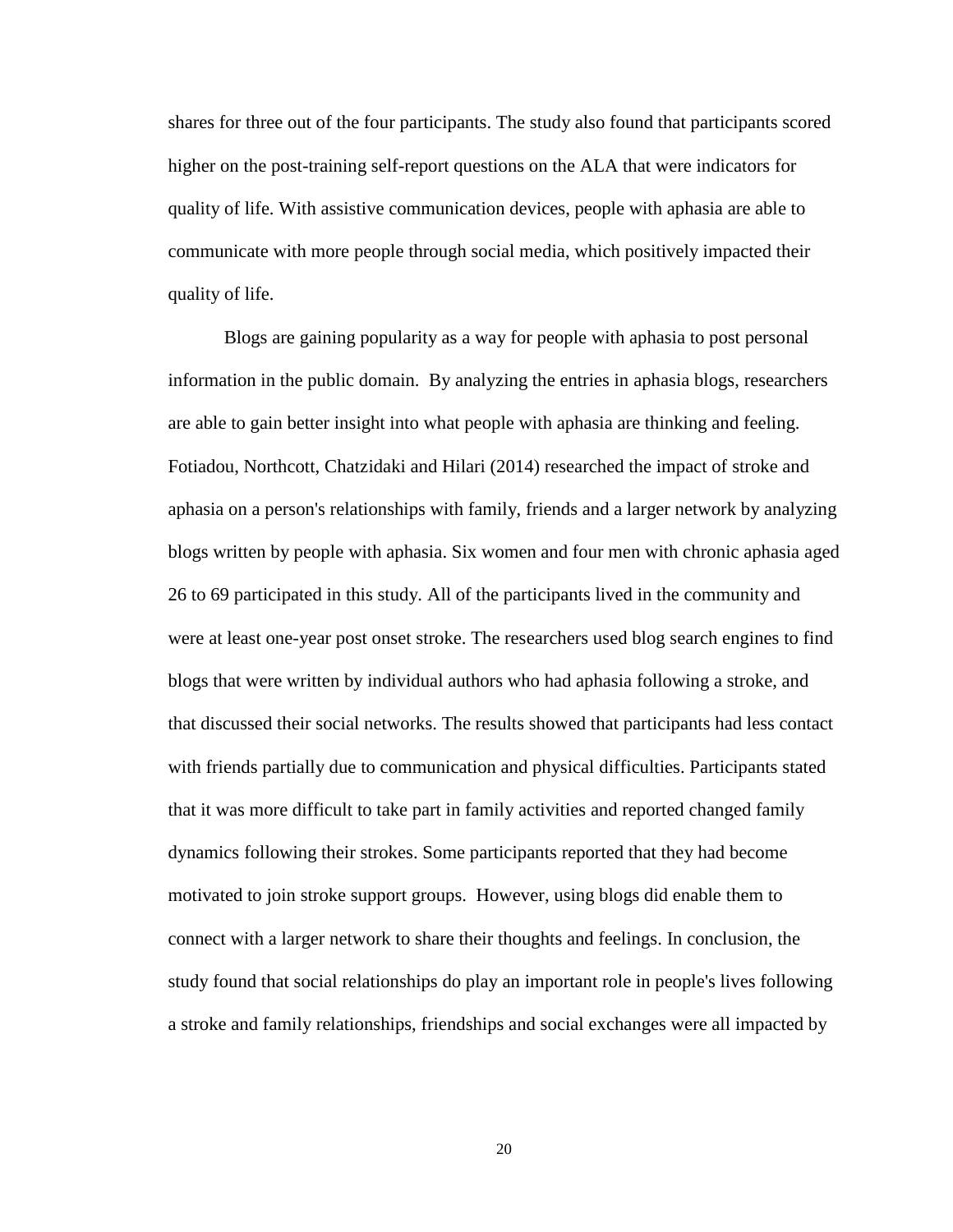aphasia. The authors suggested that the use of social media by people with aphasia should be further explored in therapy and as a means for social networking.

## <span id="page-25-0"></span>**Conclusions**

Based on this literature review, research suggests that social media can be a factor in determining quality of life of people with aphasia. There is evidence to suggest that communication difficulties as part of aphasia can lead to feelings of social isolation (e.g., Johansson et al., 2012; Brown et al., 2013). These feelings of social isolation then negatively impact quality of life (Cruice et al., 2003; Spaccavento et al., 2014). Over the last decade, there have been many advances in technology leading to an increase in social media use by people throughout the world to stay connected (Perrin, 2015). Studies have found that using social media in addition to face-to-face interactions improves social connectedness and quality of life in people without disabilities (Erickson & Johnson, 2011; Ahn & Shin, 2013; Quinn & Oldmeadow, 2013), although subjects in one study reported that face-to-face interactions were better than social media to improve emotional well-being (Ahn & Shin, 2013). Many people with aphasia reportedly do not live near an aphasia center and have limited access to face-to-face social interactions with others who have aphasia (Hinkley, Hasselkus and Gazfried, 2013). Therefore, the Internet and the use of social media may provide a variety of ways for people with aphasia to communicate with each other. To help compensate for language deficits when using social media, there are a multitude of programs that assist with speaking, writing and reading. With these programs, a person with aphasia has access to almost every social media site depending on his/her functional level of communication. Social media allows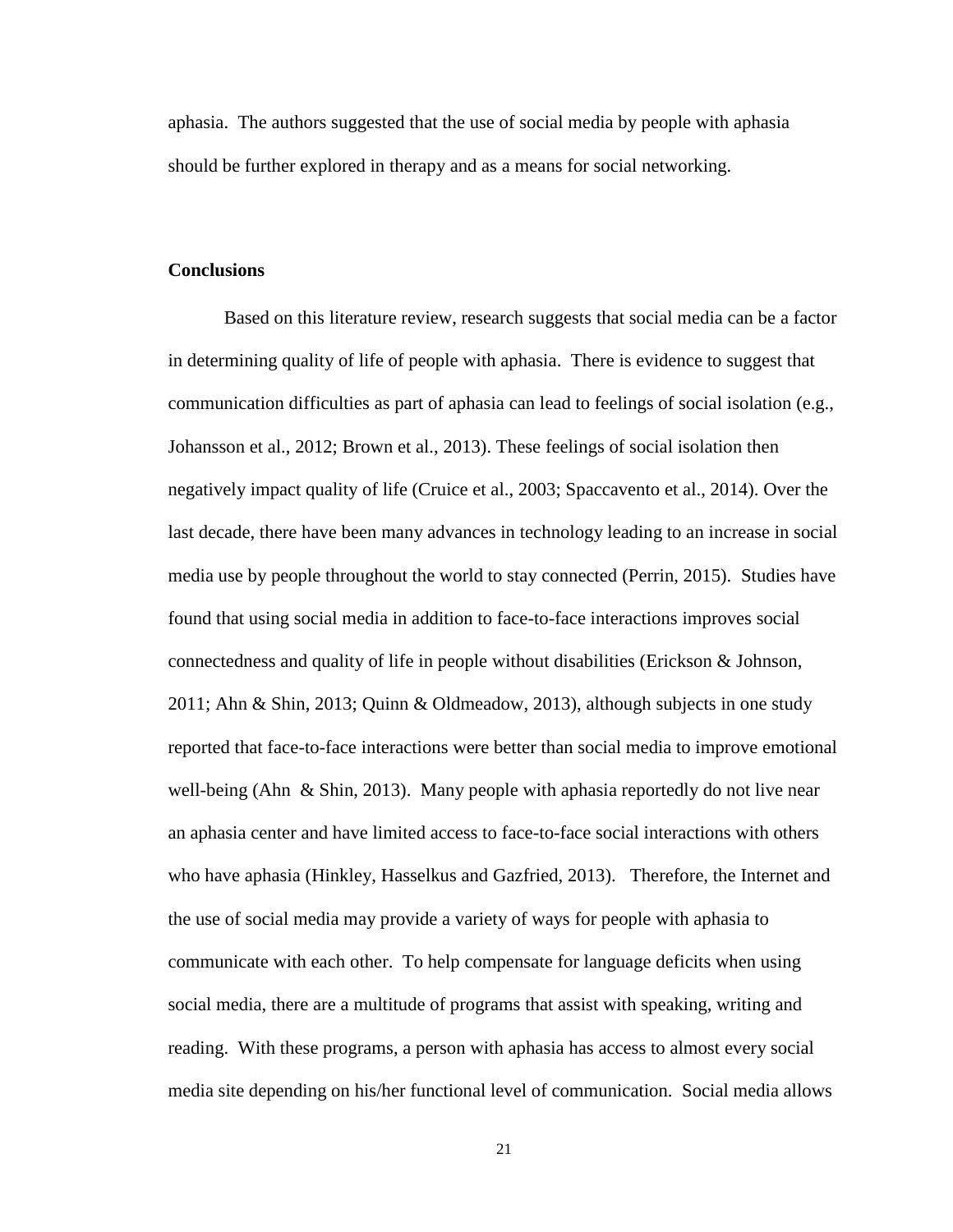people with aphasia to connect with others that have aphasia through chats and groups on sites like Facebook and Twitter, as well as through blogs. This connectedness may enable them to form bonds and get support, which may in turn improve their quality of life. Emerging evidence suggests that by using social media, people with aphasia are able to connect with others, which has been shown to improve quality of life (Whittemore, 2016).

Important takeaways from this thesis include the idea that age may play a factor into social media affect. Those in the younger generation are less likely to have aphasia, however, they are more likely to succumb to feelings of anxiety and loneliness (Davey, 2016). Studies also show that psychosocial factors have an influence on quality of life in people with multiple sclerosis (Mitchell, Benito-León, González & Rivera-Navarro, 2005). It is also important to understand that one study found that screen based media positively impacted quality of peer relationships in adolescents (Iannotti, Kogan, Janssen & Boyce, 2009). This could mean that social media has a positive effect on quality of life. There may be similar correlations between adolescents and adults with aphasia regarding the use of social media and quality of life that should be explored in future studies.

#### **Future Directions**

<span id="page-26-0"></span>As mentioned in the conclusion, the research on social media's influence on social isolation in people in aphasia is just emerging. Therefore, future studies need to continue to focus on how social media impacts the social isolation and quality of life of people with aphasia. Future research should also examine more deeply the different factors that determine quality of life, as they differ from study to study. It is also interesting to think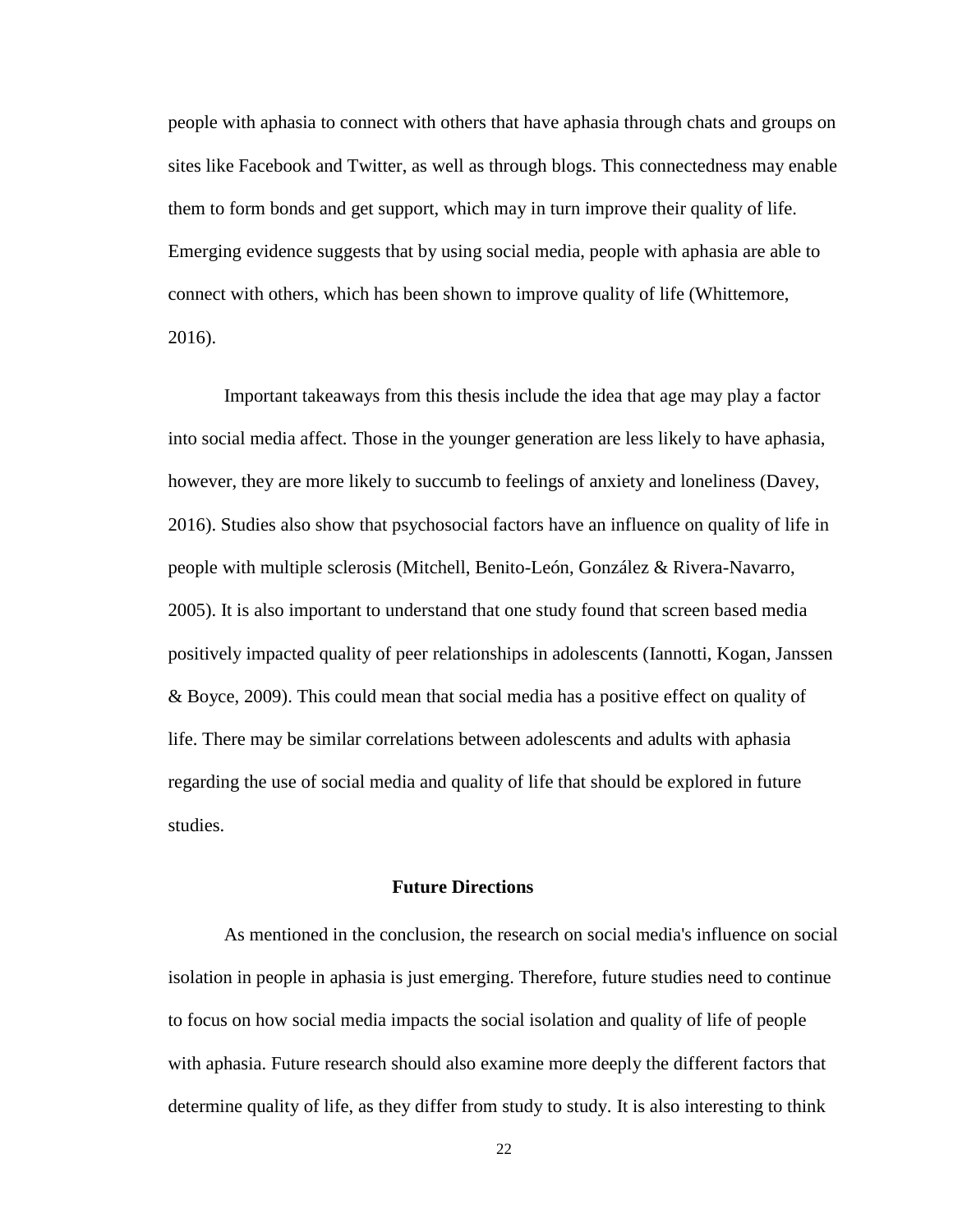about the relationship between geographical location and social isolation. People who live in rural areas, may have less physical access to talk to people face-to-face, as they are further away from people compared to someone who lives in an urban area. Therefore, research should address how a rural versus urban area affects social isolation and social media use. Further research may also continue to address the relationship between reading and writing and social media use. While there are apps to help with communication, a person with reading and spelling deficits may have more difficulty using the platforms that require words. I would also propose that more research address all different types of social media. Most of the research addresses asynchronous social media sites and has not yet included platforms that provide synchronous visual and verbal social interactions, such as video conferencing. For example, (Walker, Jacques & Price, in progress) just completed a study that addressed reducing isolation by connecting people with aphasia in a synchronous online aphasia communication group. Findings from this study revealed that language abilities, functional communication, establishing friendships and emotional well-being improved from participating in this group.

Future studies should also look into how different types of aphasia used social media in different ways. One person might choose to use a word prediction software in order to communicate through social media. Another person who has reading deficits may choose to use text-to-speech in order to help with social media use. This software could enable them to listen to the different postings on something like Facebook instead of having to read them, making it much easier. Depending on the type and severity of aphasia it is possible to determine which ways people adapt social media to help them communicate, which further studies should research.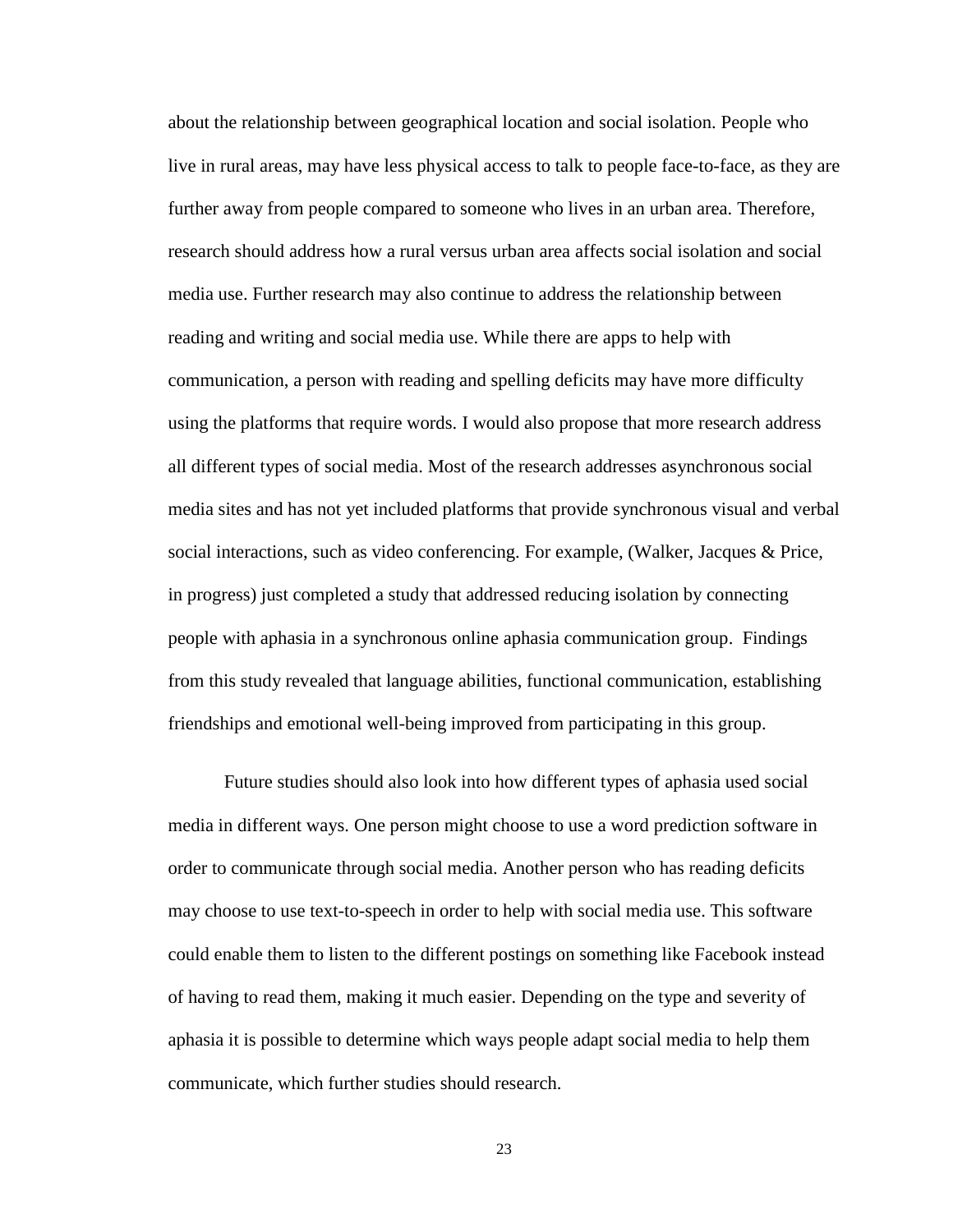#### <span id="page-28-0"></span>**Outline for a Proposed Study**

<span id="page-28-1"></span>**Title.** Exploring the effects of social media on the quality of life of people with aphasia.

<span id="page-28-2"></span>**Rationale**. As discussed in the literature review, it is clear that there is a lack of understanding as to how social media effects people with aphasia. This study aims to explore this area in hopes of influencing therapy and treatment options. The communication deficits associated with aphasia may reduce the frequency of communication interactions with others, thereby leading to feelings of social isolation (e.g., Parr, 2007; Davidson, Howe, Worrall, Hickson & Togher, 2008; Johansson, Carlsson & Sonnander, 2012; Brown, Davidson, Worrall & Howe, 2013). These communication deficits and feelings of social isolation have been found to negatively impact quality of life (e.g., LaPointe, 1999; Cruice, Worrall, Hickson & Murison, 2003; Ross & Wertz, 2003; Spaccavento, Craca, Del Prete, Falcone, Colucci, Di Palma & Loverre, 2014). The advances seen in technology over the last decade have created a significant increase in overall social media use as a way for people to maintain relationships and remain socially active. Studies show that social media has been used by people when seeking connectedness (e.g., Erickson & Johnson, 2011; Ahn & Shin, 2013; Quinn & Oldmeadow, 2013). People with aphasia have difficulty communicating in faceto-face social situations. The same deficits may also interfere with the ability to use social media. The National Aphasia Association (n.d.) outlines many different assistive devices that can be helpful for people with aphasia to use to access social media. Many people with aphasia have limited physical access to support networks, which compels them to seek resources they may not have in their own community. By using assistive devices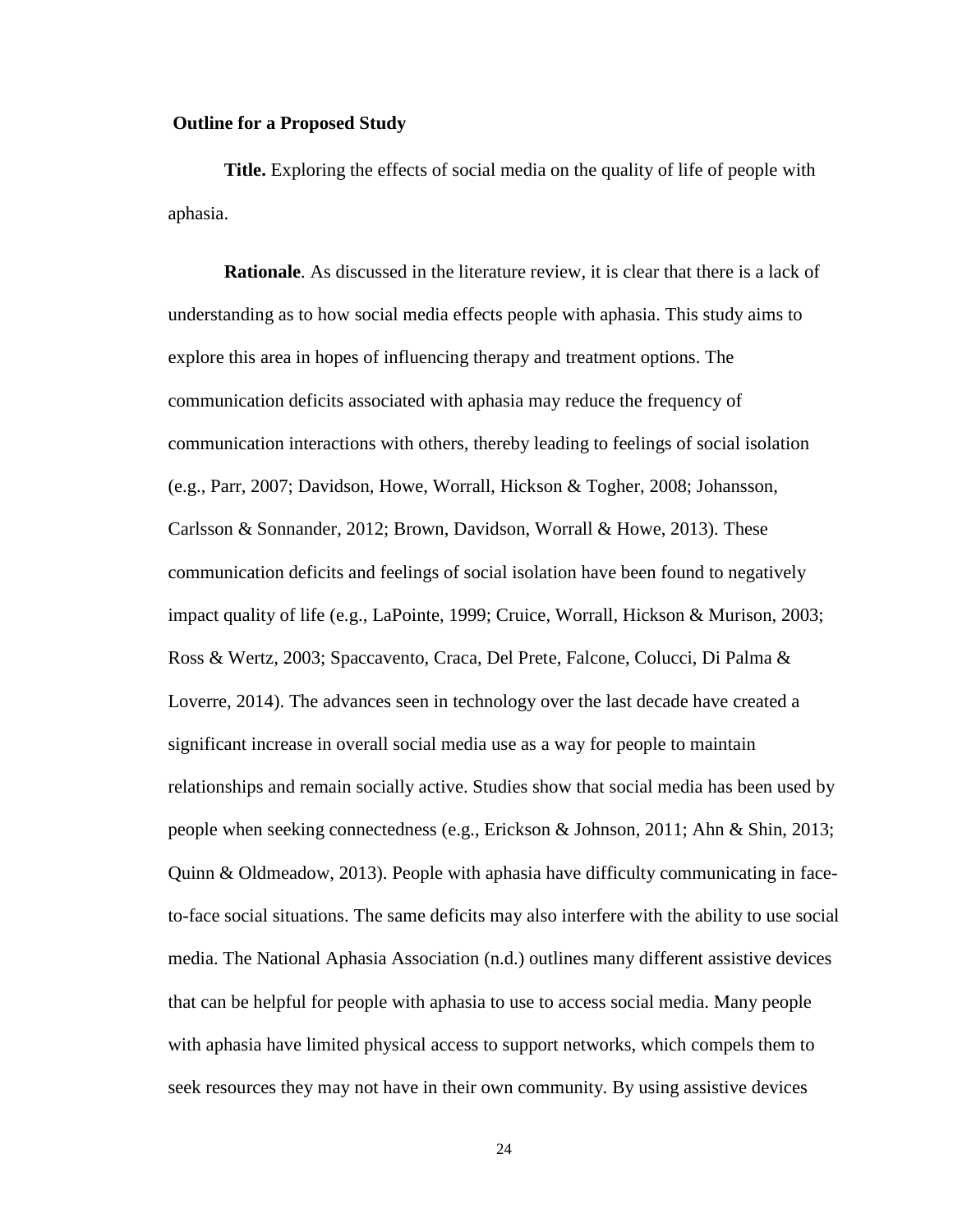outlined, people with aphasia are able to access social media mostly unhindered allowing them to stay connected to others with aphasia. This study explores the assertion that *by using assistive technologies to access social media and find resources, as well as to connect with other people who have aphasia, there is a reduction in social isolation thereby increasing quality of life*.

<span id="page-29-0"></span>**Methods.** This study will involve an online survey administered through the social media website, Facebook. The survey will not take longer than a half hour to complete and will include both Likert scale response questions and open-ended response questions. Likert scale questions will be analyzed to determine mean, mode and range of responses. Open-ended questions will be analyzed to determine common themes among a few of the answers. A sample list of questions is provided in Appendix A.

By administering the survey through Facebook, people with aphasia will be able to use aphasia friendly technologies that are discussed earlier in the thesis. The survey will have a larger font to make it easier to read, but people could also use text-to-speech for the questions to be read to them. Sentences will be as short as possible and contain everyday words to make them clearer for the person with aphasia. They can use their mouse to click on the answer for Likert scale questions. The survey will mostly be Likert scale questions because those are the easiest to answer. The questions will be in a pattern to make them easier to follow. It is also possible for the caretaker to assist the person with aphasia in completing the survey.

<span id="page-29-1"></span>**Participants**. Participants will be found through the Aphasia Center of Maine. Participants may be any age, gender or race. They may also have any occupation or type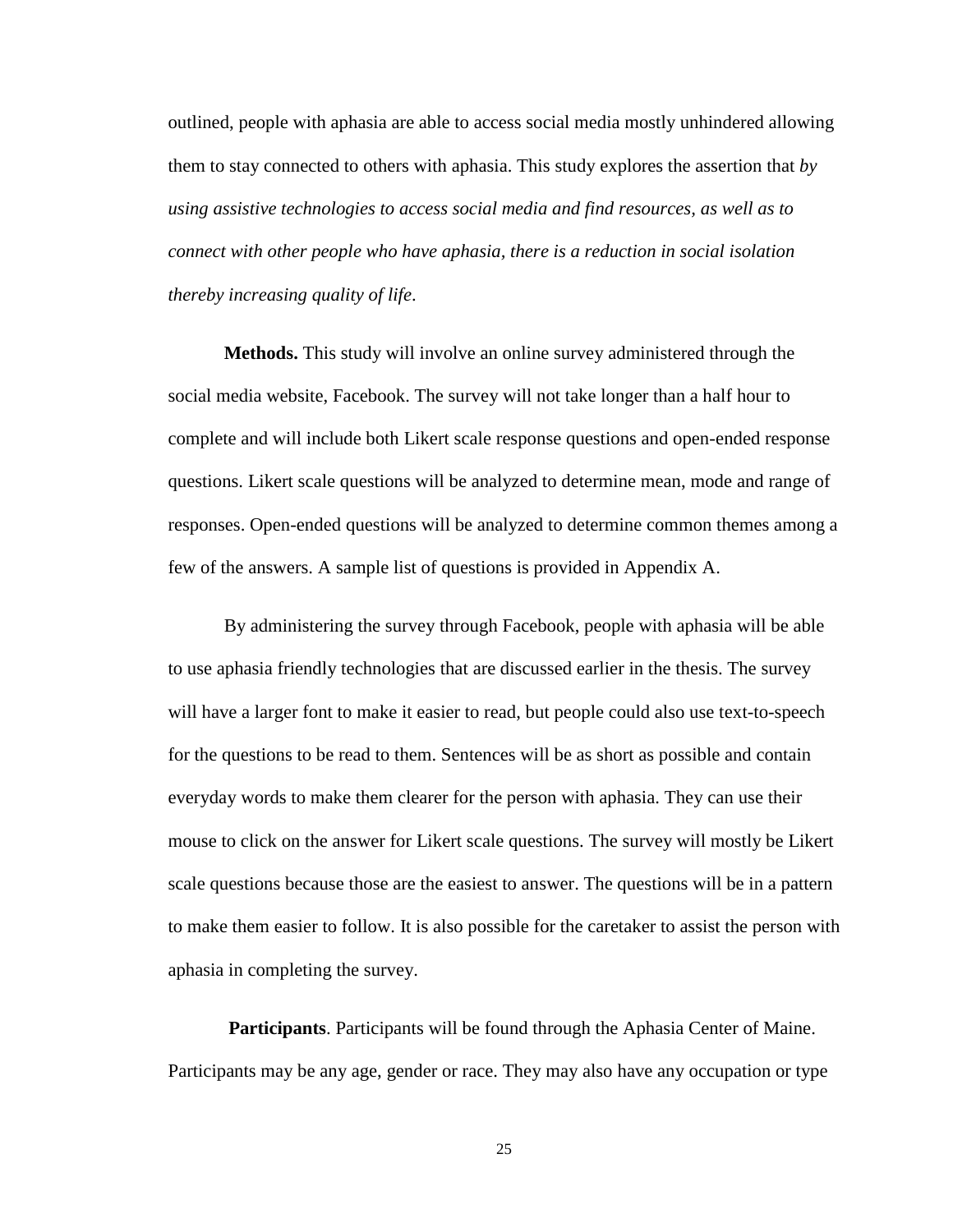of aphasia. The proposed number of participants is 25. This number will be sufficient to find a variety of responses and still identify common themes.

<span id="page-30-0"></span>**Informed consent.** At the beginning of the survey there will be a page containing informed consent, which participants will need to agree to before answering questions in the survey.

<span id="page-30-1"></span>**Confidentiality.** Precautions will be taken so that confidentially it ensured. Only Dr. Walker and I will have access to the direct answers given. Summaries of answers received will be included within the thesis. A surveying site will be used that will only determine the participant based on age, gender, race, occupation and type of aphasia. No names will be used to ensure complete confidentiality.

<span id="page-30-2"></span>**Risks.** Risks to participants include use of their time and possible inconvenience. If aphasia is severe, completely the survey may also cause frustration.

<span id="page-30-3"></span>**Benefits**. Participating in this study may benefit future therapeutic techniques. Determining how social media affects quality of life for people with aphasia will allow the researchers to make recommendations on how social media can be used in therapy. If social media is found to have a positive impact, then more aphasia groups could be formed online for people to stay in contact with other who have aphasia. Results could also influence if social media should be used in therapy sessions, such as teaching people with aphasia how to access and use social media so that they may use it to access others with aphasia.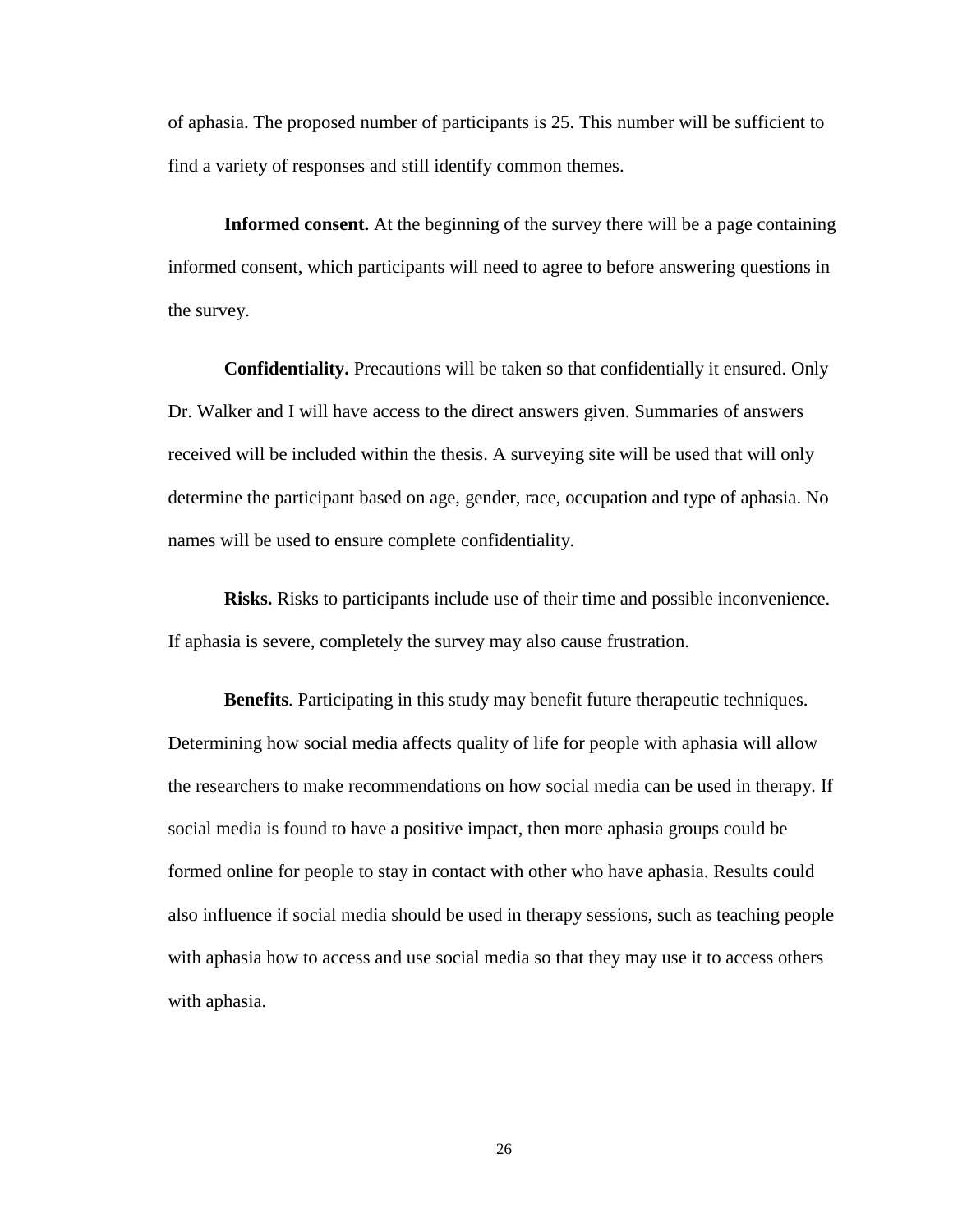#### **References**

- <span id="page-31-0"></span>Ahn, D., & Shin, D. (2013). Is the social use of media for seeking connectedness or for avoiding social isolation? Mechanisms underlying media use and subjective wellbeing. *Computers in Human Behavior, 29(6)*, 2453-2462. doi:10.1016/j.chb.2012.12.022
- Aphasia Now. (n.d.). Social Networking. Retrieved April 10, 2017, from http://www.aphasianow.org/What\_is\_Aphasia/Aphasia\_Social\_Networks/
- Aphasia Recovery Connection. (n.d.). Retrieved April 10, 2017, from https: https://www.aphasiarc.org
- Brandenburg, C., Worrall, L., Rodriguez, A. D., & Copland, D. (2013). Mobile computing technology and aphasia: An integrated review of accessibility and potential uses. *Aphasiology, 27*(4), 444-461. doi:10.1080/02687038.2013.772293
- Brown, K., Davidson, B., Worrall, L. E., & Howe, T. (2013). "Making a good time": The role of friendship in living successfully with aphasia. *International Journal of Speech-Language Pathology, 15(2),* 165-175. doi:10.3109/17549507.2012.692814
- Cruice, M., Worrall, L., Hickson, L., & Murison, R. (2003). Finding a focus for quality of life with aphasia: Social and emotional health, and psychological well-being. *Aphasiology*, *17(4),* 333-353. doi:10.1080/02687030244000707
- Damasio, A. R. (1992). Aphasia. The *New England Journal of Medicine*, *326(8),* 531- 539. doi:10.1056/NEJM199202203260806
- Davey, G. C. (2016, December 15). Social Media, Loneliness, and Anxiety in Young People. Retrieved June 09, 2017, from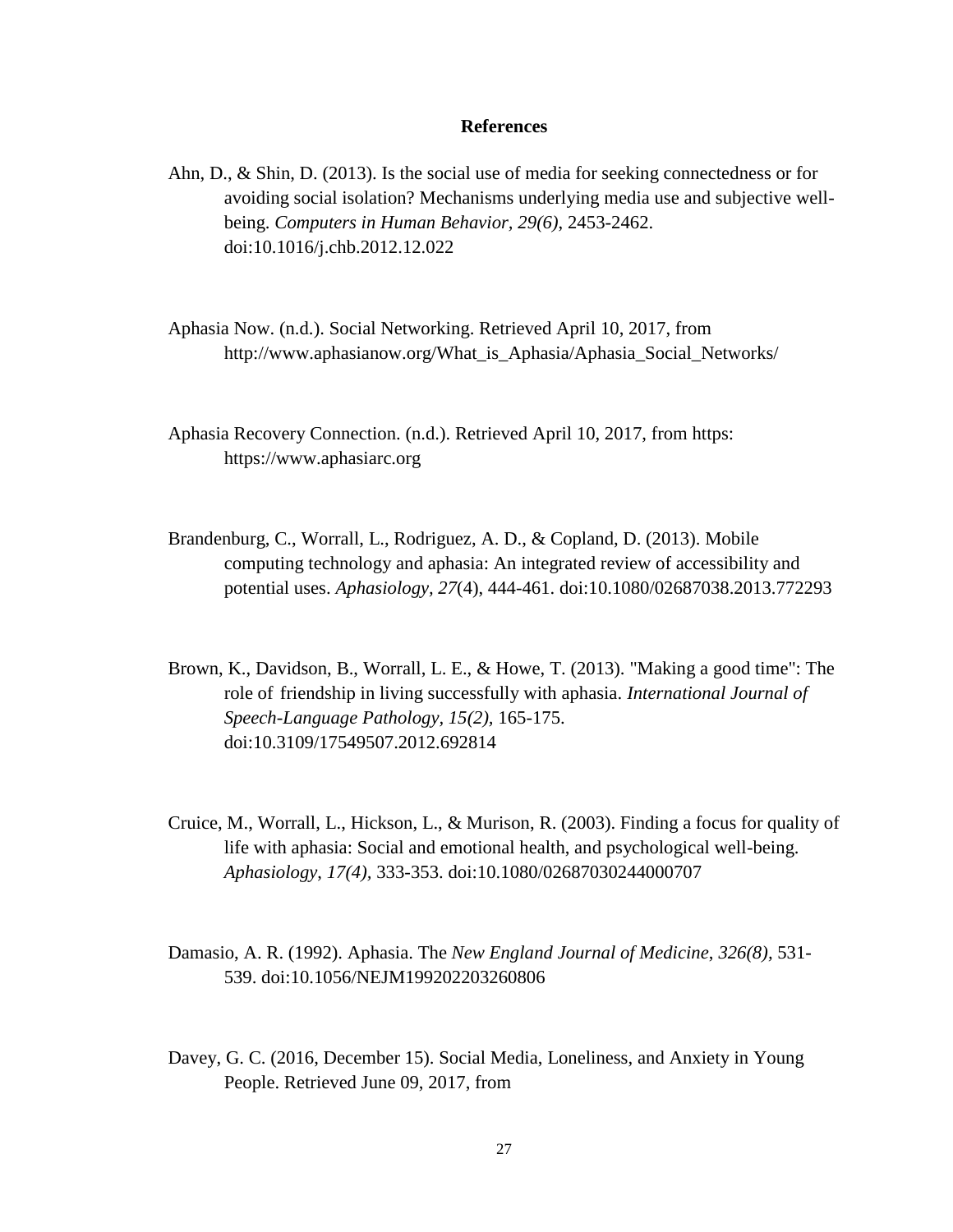https://www.psychologytoday.com/blog/why-we-worry/201612/social-medialoneliness-and-anxiety-in-young-people

- Davidson, B., Howe, T., Worrall, L., Hickson, L., & Togher, L. (2008). Social participation for older people with aphasia: The impact of communication disability on friendships. *Topics in Stroke Rehabilitation, 15*(4), 325-340. doi:10.1310/tsr1504-325
- Erickson, J., & Johnson, G. M. (2011). Internet use and psychological wellness during late adulthood. *Canadian Journal on Aging/Revue Canadienne Du Vieillissement, 30*(2), 197-209. doi:10.1017/S0714980811000109
- Fotiadou, D., Northcott, S., Chatzidaki, A., & Hilari, K. (2014). Aphasia blog talk: How does stroke and aphasia affect a person's social relationships? *Aphasiology, 28*(11), 1281-1300. doi:10.1080/02687038.2014.928664
- Goodglass, H., & Kaplan, E. (1972). *The assessment of aphasia and related disorders*. Philadelphia: Lea & Febiger.
- Hillis, A. E., & Caramazza, A. (2003). Aphasia. In L. Nadel, *Encyclopedia of Cognitive Science*, (Vol. 1, pp. 175 – 184). London, UK: Nature Publishing Group.
- Hinckley, J. J., Hasselkus, A., & Ganzfried, E. (2013). What people living with aphasia think about the availability of aphasia resources. *American Journal of Speech-Language Pathology / American Speech-Language-Hearing Association, 22*(2), S310. doi:10.1044/1058-0360(2013/12-0090)
- Iannotti, R. J., Kogan, M. D., Janssen, I., & Boyce, W. F. (2009). Patterns of adolescent physical activity, screen-based media use, and positive and negative health indicators in the U.S. and Canada. *Journal of Adolescent Health, 44*(5), 493-499. doi:10.1016/j.jadohealth.2008.10.142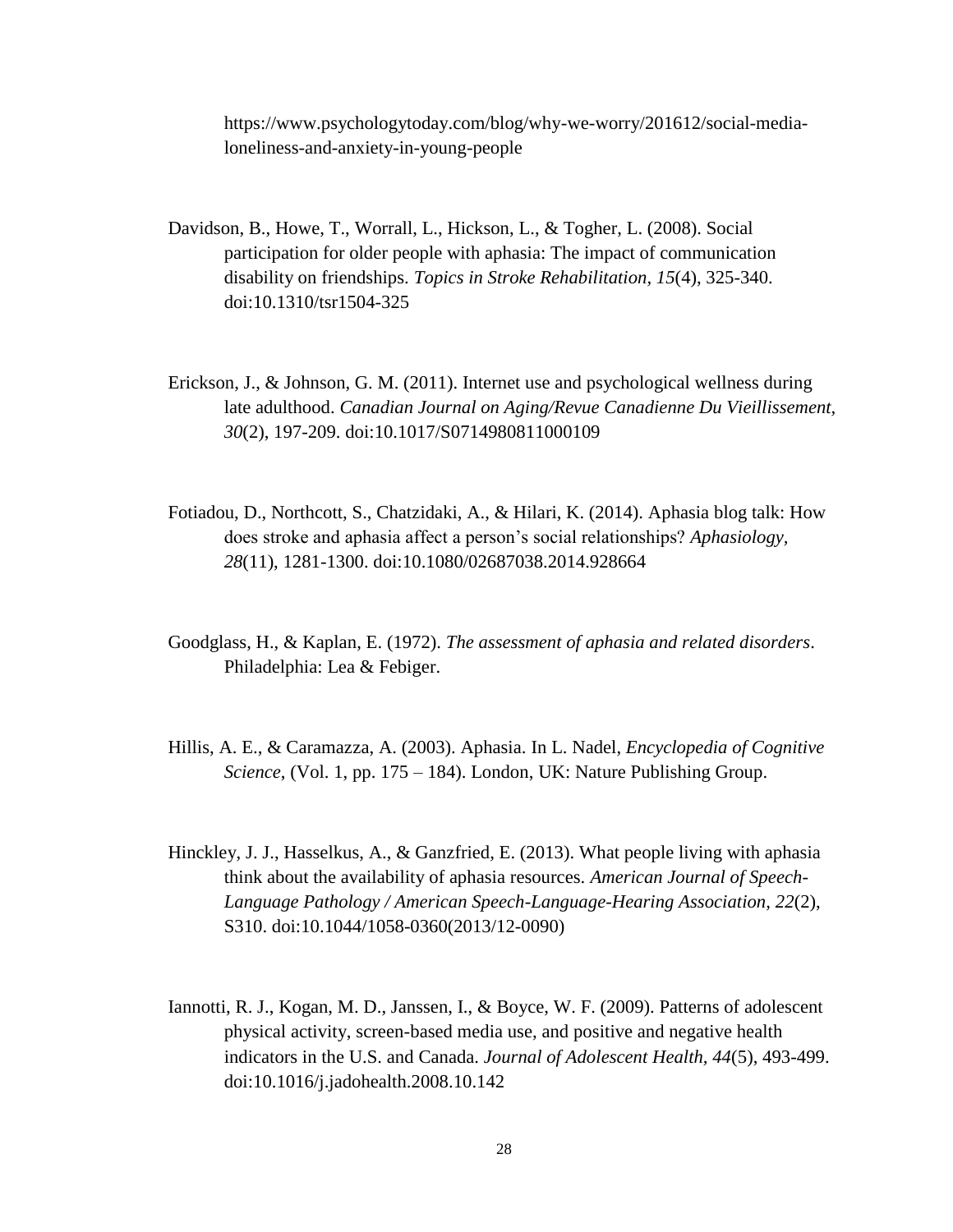- Johansson, M. B., Carlsson, M., & Sonnander, K. (2012). Communication difficulties and the use of communication strategies: From the perspective of individuals with aphasia. *International Journal of Language & Communication Disorder*s, *47(2),* 144-155. doi:10.1111/j.1460-6984.2011.00089.x
- Kagan, A., Simmons-Mackie, N., Rowland, A., Huijbregts, M., Shumway, E., McEwen, S., & Sharp, S. (2008). Counting what counts: A framework for capturing real life outcomes of aphasia intervention. *Aphasiology, 22*(3), 258-280. doi:10.1080/02687030701282595
- LaPointe, L. L. (1999). Quality of life with aphasia. *Seminars in Speech and Language, 20*(1), 5.
- Mitchell, A. J., Benito-León, J., González, J. M., & Rivera-Navarro, J. (2005). Quality of life and its assessment in multiple sclerosis: Integrating physical and psychological components of wellbeing. *The Lancet. Neurology, 4*(9), 556.
- National Aphasia Association. (n.d.). Retrieved April, 2017, from https://www.aphasia.org/

National Stroke Association. (2017). Retrieved April, 2017, from http://www.stroke.org/

- Parr, S. (2007). Living with severe aphasia: Tracking social exclusion. *Aphasiology, 21(1*), 98-123.
- Perrin, A. (2015, October 08). Social Media Usage: 2005-2015. Retrieved from http://www.pewinternet.org/2015/10/08/social-networking-usage-2005-2015/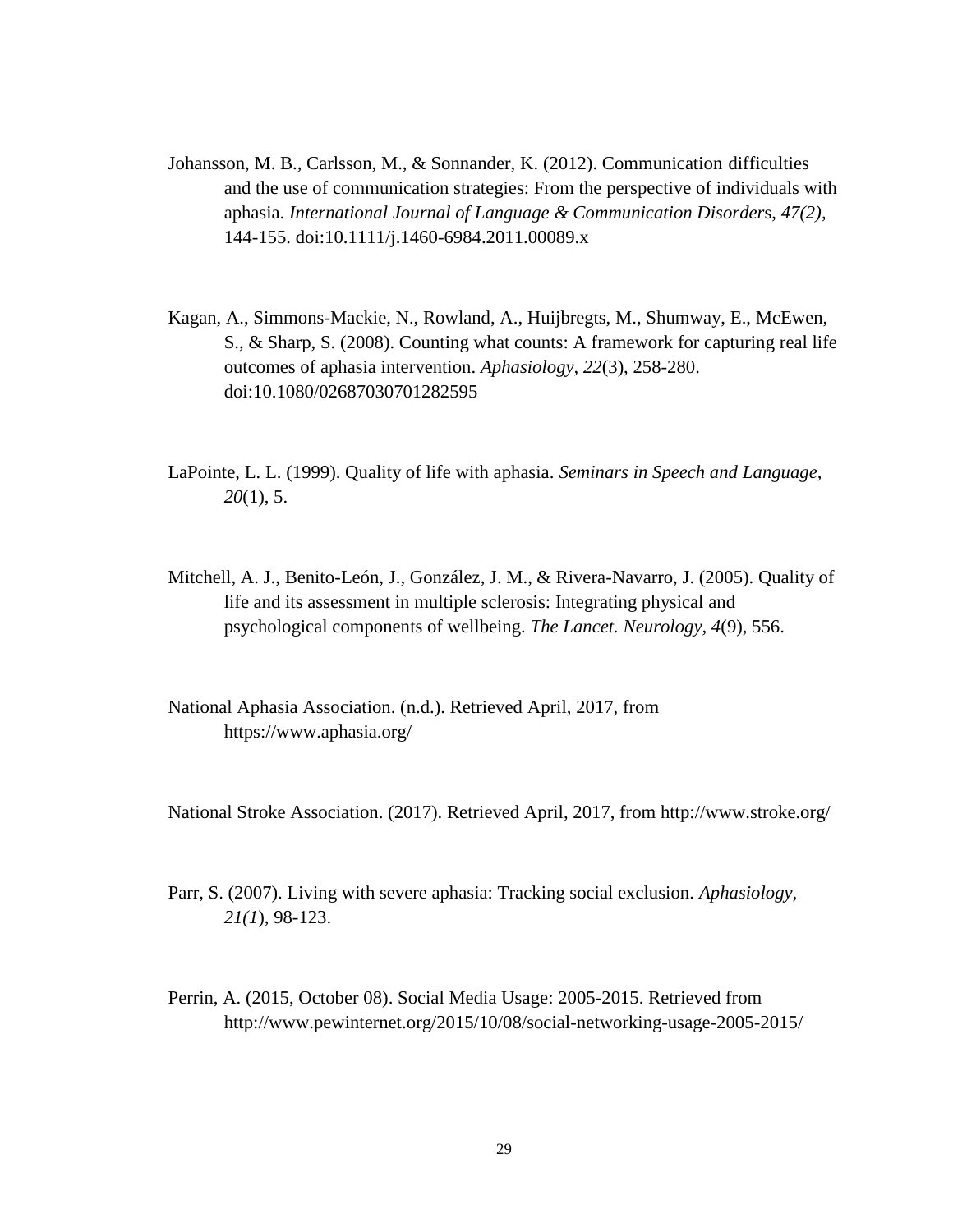- Quinn, S., & Oldmeadow, J. (2013). The martini effect and social networking sites: Early adolescents, mobile social networking and connectedness to friends. *Mobile Media & Communication, 1*(2), 237-247. doi:10.1177/2050157912474812
- Rohde, N., D'Ambrosio, C., Tang, K. K., & Rao, P. (2016). Estimating the mental health effects of social isolation. *Applied Research in Quality of Life, 11*(3), 853-869. doi:10.1007/s11482-015-9401-3
- Ross, K., & Wertz, R. (2003). Quality of life with and without aphasia. *Aphasiology, 17*(4), 355-364. doi:10.1080/02687030244000716
- Shipigelman, C., & Gill, C. J. (2014). Facebook use by persons with disabilities. *Journal of Computer*‐*Mediated Communication, 19*(3), 610-624. doi:10.1111/jcc4.12059
- Spaccavento, S., Craca, A., Del Prete, M., Falcone, R., Colucci, A., Di Palma, A., & Loverre, A., (2014). Quality of life measurement and outcome in aphasia. *Neuropsychiatric Disease and Treatment, 10,* 27-37.
- Takaoka, K. (2016, April 14). 10 Types of Social Media Platform. Retrieved from http://sbtvirtual.ca/10-types-social-media-platform/

The ASHA Leader Blog [Web blog]. (2017). Retrieved from http://blog.asha.org/

- Walker, J.P., Jacques, K. & Price, K. (in progress). Building Community in a Telepractice Aphasia Communication Group: Feasibility Study.
- Whittemore, J. K. (2016). *Using accessibility features to access social media and improve quality of life for people with aphasia* (Master's thesis). Retrieved from http://www.library.umaine.edu/auth/EZProxy/test/authej.asp?url=http://search.pro quest.com/docview/1808210793?accountid=145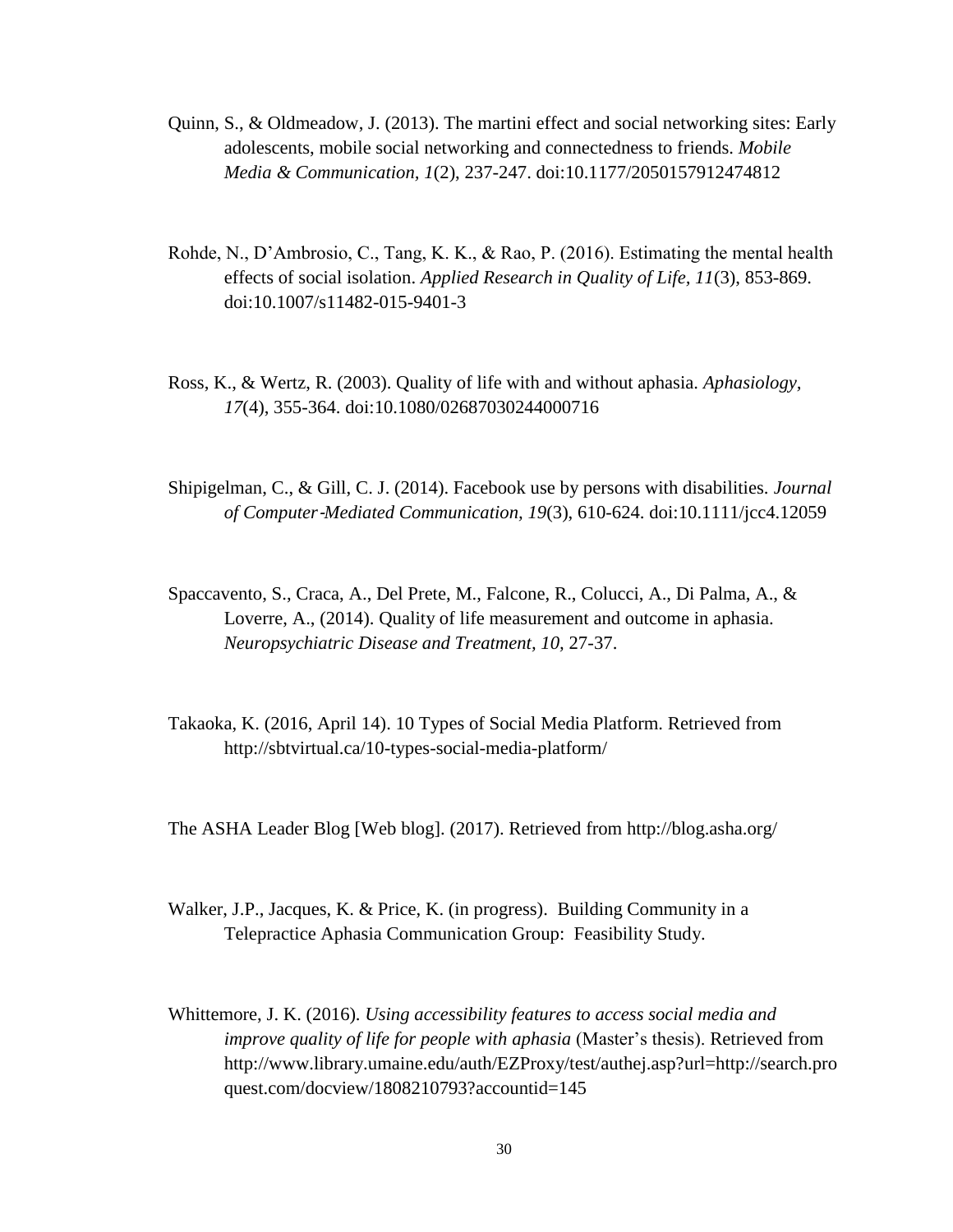# **Appendix A: Sample Questions**

<span id="page-35-0"></span>1. What is you gender? Female, Male, Prefer not to answer

2. What is your ethnicity? White, Hispanic or Latino, Black or African American, Native American or American Indian, Asian/Pacific Islander, Other

3. What is your age? Fill in the blank

4. How old were you when you had your stroke? Fill in the blank

5. What do you have trouble with? Listening, Speaking, Reading, Writing

6. What is your level of education? Did Not Complete High School, High School Diploma, GED, Some College, Associates Degree, Bachelors Degree, Masters Degree, PhD

7. What is your occupation? Fill in the blank

8. I use social media often. Strongly Agree, Agree, Neutral, Disagree, Strongly Disagree

9. I use Facebook often. Strongly Agree, Agree, Neutral, Disagree, Strongly Disagree, N/A

10. I use Twitter often. Strongly Agree, Agree, Neutral, Disagree, Strongly Disagree, N/A

11. I use Instagram often. Strongly Agree, Agree, Neutral, Disagree, Strongly Disagree, N/A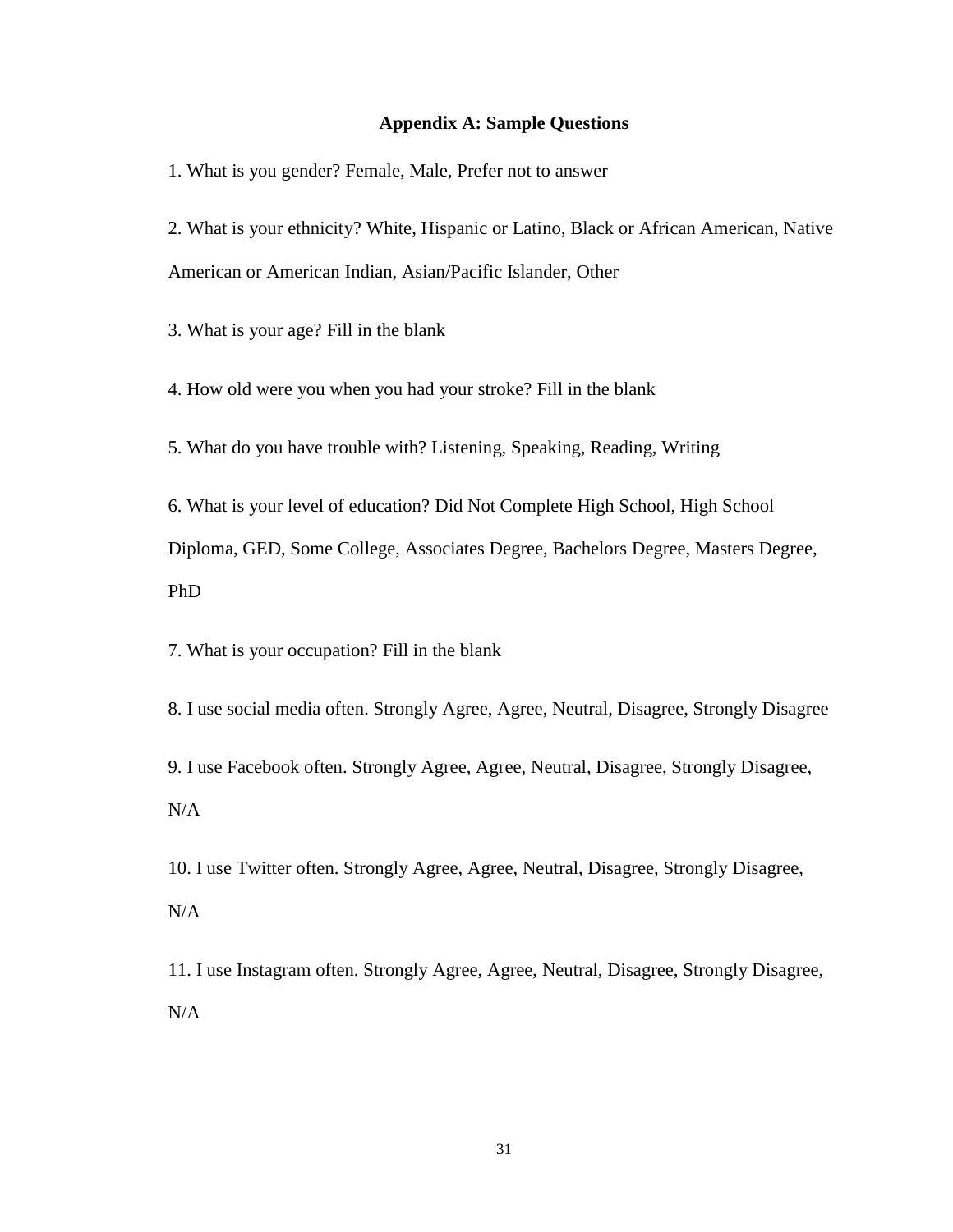12. I use Snapchat often. Strongly Agree, Agree, Neutral, Disagree, Strongly Disagree. N/A

13. I use Flickr often. Strongly Agree, Agree, Neutral, Disagree, Strongly Disagree, N/A

14. I use Youtube often. Strongly Agree, Agree, Neutral, Disagree, Strongly Disagree, N/A

15. I use Vimeo often. Strongly Agree, Agree, Neutral, Disagree, Strongly Disagree, N/A 16. I use Google+ often. Strongly Agree, Agree, Neutral, Disagree, Strongly Disagree,

N/A

17. I use LinkedIn often. Strongly Agree, Agree, Neutral, Disagree, Strongly Disagree, N/A

18. I have a positive experience with Facebook. Strongly Agree, Agree, Neutral, Disagree, Strongly Disagree, N/A

19. I have a positive experience with Twitter. Strongly Agree, Agree, Neutral, disagree, Strongly Disagree, N/A

20. I have a positive experience with Instagram. Strongly Agree, Agree, Neutral, Disagree, Strongly Disagree, N/A

21. I have a positive experience with Snapchat. Strongly Agree, Agree, Neutral, Disagree, Strongly Disagree, N/A

22. I have a positive experience with Flickr. Strongly Agree, Agree, Neutral, Disagree, Strongly Disagree, N/A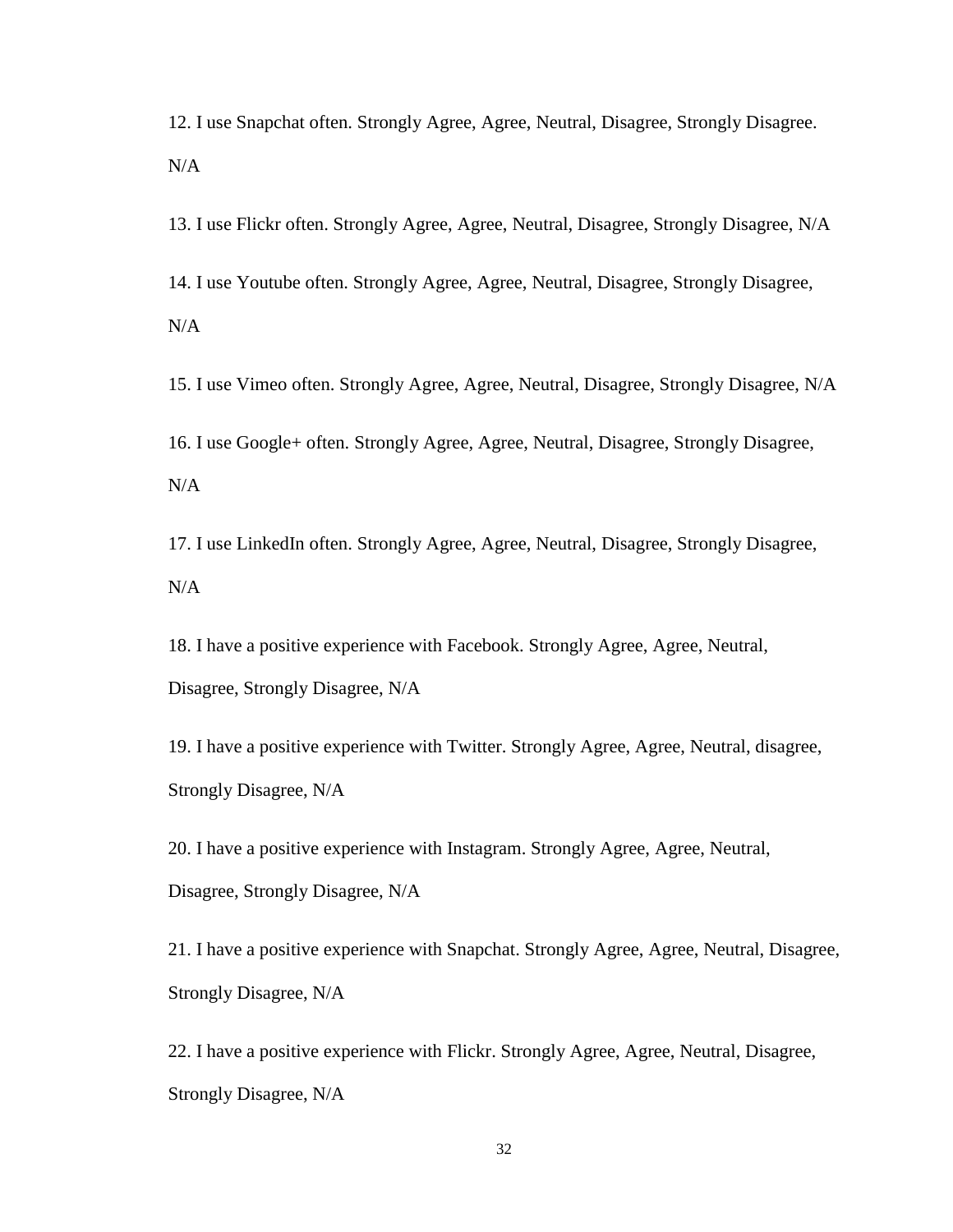23. I have a positive experience with Youtube. Strongly Agree, Agree, Neutral, Disagree, Strongly Disagree, N/A

24. I have a positive experience with Vimeo. Strongly Agree, Agree, Neutral, Disagree, Strongly Disagree, N/A

25. I have a positive experience with Google+. Strongly Agree, Agree, Neutral, Disagree, Strongly Disagree, N/A

26. I have a positive experience with LinkedIn. Strongly Agree, Agree, Neutral, Disagree, Strongly Disagree, N/A

27. Social media has improved my social connections. Strongly Agree, Agree, Neutral, Disagree, Strongly Disagree

28. Social media has helped me communicate in a way that I could not do face-to-face. Strongly Agree, Agree, Neutral, Disagree, Strongly Disagree

29. Social media has helped me feel socially connected. Strongly Agree, Agree, Neutral, Disagree, Strongly Disagree

30. Social media has helped me to create new friendships. Strongly Agree, Agree, Neutral, Disagree, Strongly Disagree

31. Social media has helped me find more aphasia resources than I could find in my community. Strongly Agree, Agree, Neutral, Disagree, Strongly Disagree

32. My social media use has helped me keep friendships I had before aphasia. Strongly Agree, Agree, Neutral, Disagree, Strongly Disagree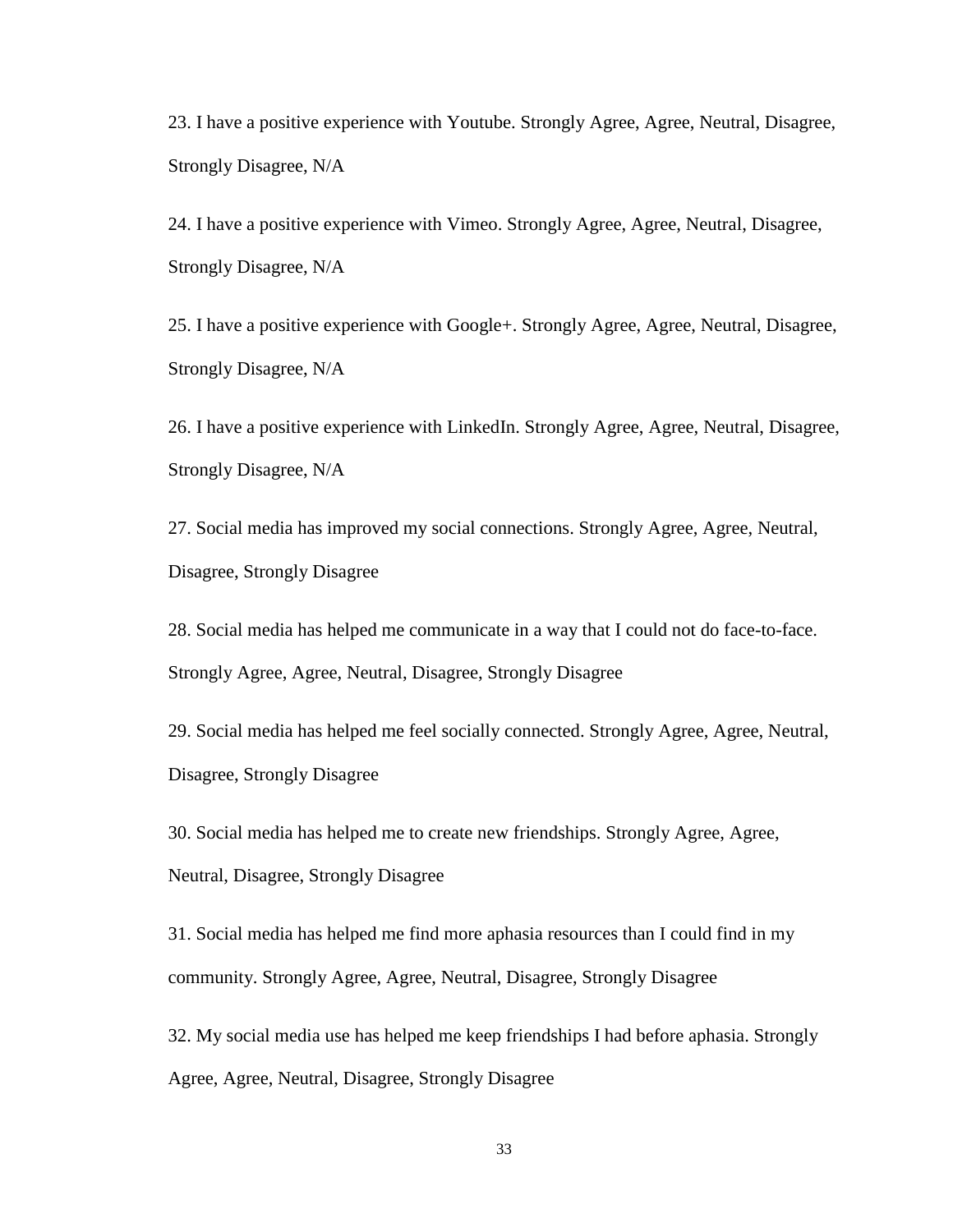33. My social media use has made my quality of life better. Strongly Agree, Agree, Neutral, Disagree, Strongly Disagree

34. Social media has made my communication better. Strongly Agree, Agree, Neutral, Disagree, Strongly Disagree

35. Social media has made my overall mood better. Strongly Agree, Agree, Neutral, Disagree, Strongly Disagree

36. What is your favorite form of social media? Facebook, Twitter, Instagram, Snapchat, Flickr, Youtube, Vimeo, Google+, LinkedIn, other

37. What types of aphasia technology do you use to access social media? Prologuo2Go, Lingraphica, Tapgram, word prediction software, text-to-speech, increased font size, speech-to-text, other